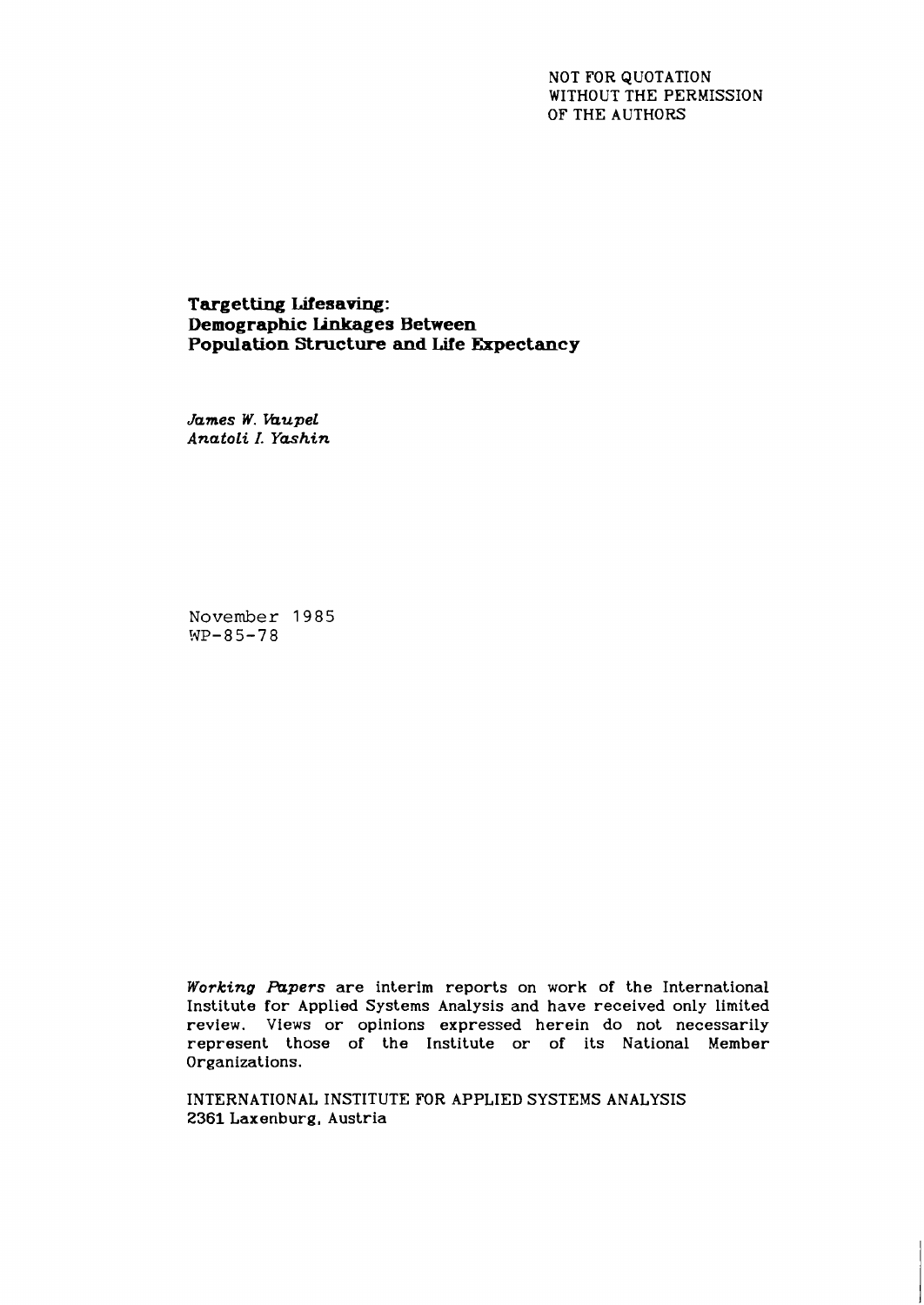# **Acknowledgments**

**We thank Jan Hoem, Nathan Keyfitz, Thomas Schelling, and Michael Stoto for helpful suggestions, and Susanne Stock for prompt, meticulous typing.**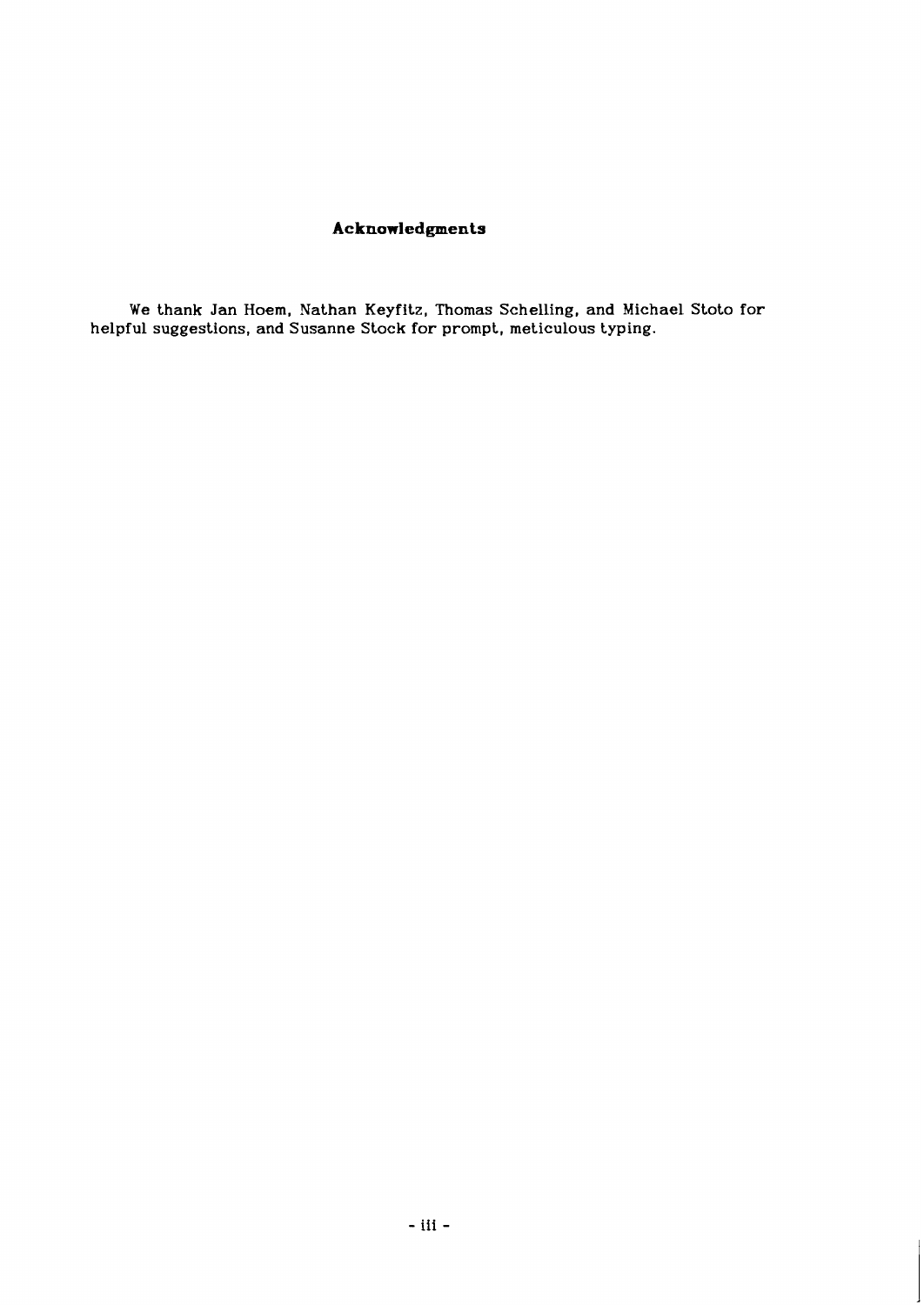# **Abstract**

Life expectancy in a heterogeneous population can be increased by lowering mortality rates or by averting deaths at different ages, from different causes, for different groups, as well as by changing the proportions of individuals in various risk groups, perhaps by altering the transition rates between groups. Understanding how such changes in population structure affects life expectancy is useful in evaluating alternative lifesaving policies.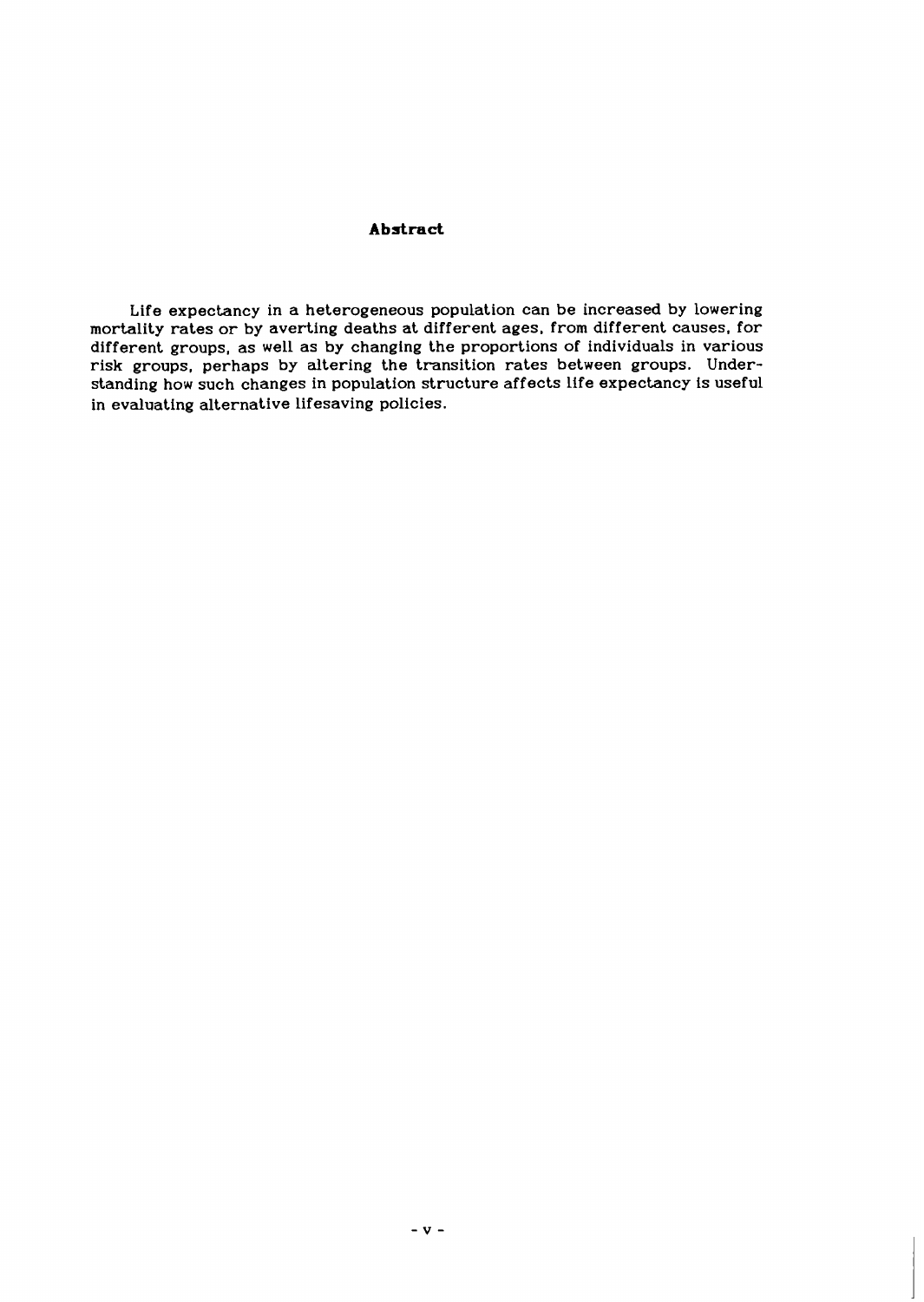# **Targetting Lifesaving: Demographic Linkages Between Population Structure and Life Expectancy**

*James W. Vaupel and Anatoli I. Yashin* 

The individuals comprising the typical population of men, mice, or machines face differing mortality chances. This heterogeneity arises, in part, from individual characteristics that change or can be changed, like age, behavior, occupation, or residence. Alteration of the age composition, occupational structure, or other pattern of heterogeneity in a population, perhaps as the result of some policy intervention, will change the distribution of mortality chances and hence change the life expectancy of the population. In this paper we develop some formulas for analyzing how various kinds of changes in population structure will affect life expectancy.

Change in life expectancy is a measure of the number of years of life saved (or lost) by an alteration in population structure and hence is a useful measure for policy analysis. In particular, this measure is appropriate for what might be called target analysis. If limited resources are available for lifesaving interventions, how should the resources be targeted? How effective would programs be that are directed toward different age groups, diseases, risk groups (like cigarette smokers), regions, etc? A complete target analysis would have to include consideration of how difficult it is to focus an intervention on a particular group and how resistant the group is to change. Nonetheless, understanding the benefits of a change, if achieved, in life expectancy gained or life-years saved is clearly a key component of any target analysis.

In addition to such policy applications, the methods and formulas presented in this paper are useful in gaining a deeper demographic understanding of how mortality rates, deaths, risk groups, and life expectancy are interrelated. How, for instance, do mortality rates change if some deaths are averted?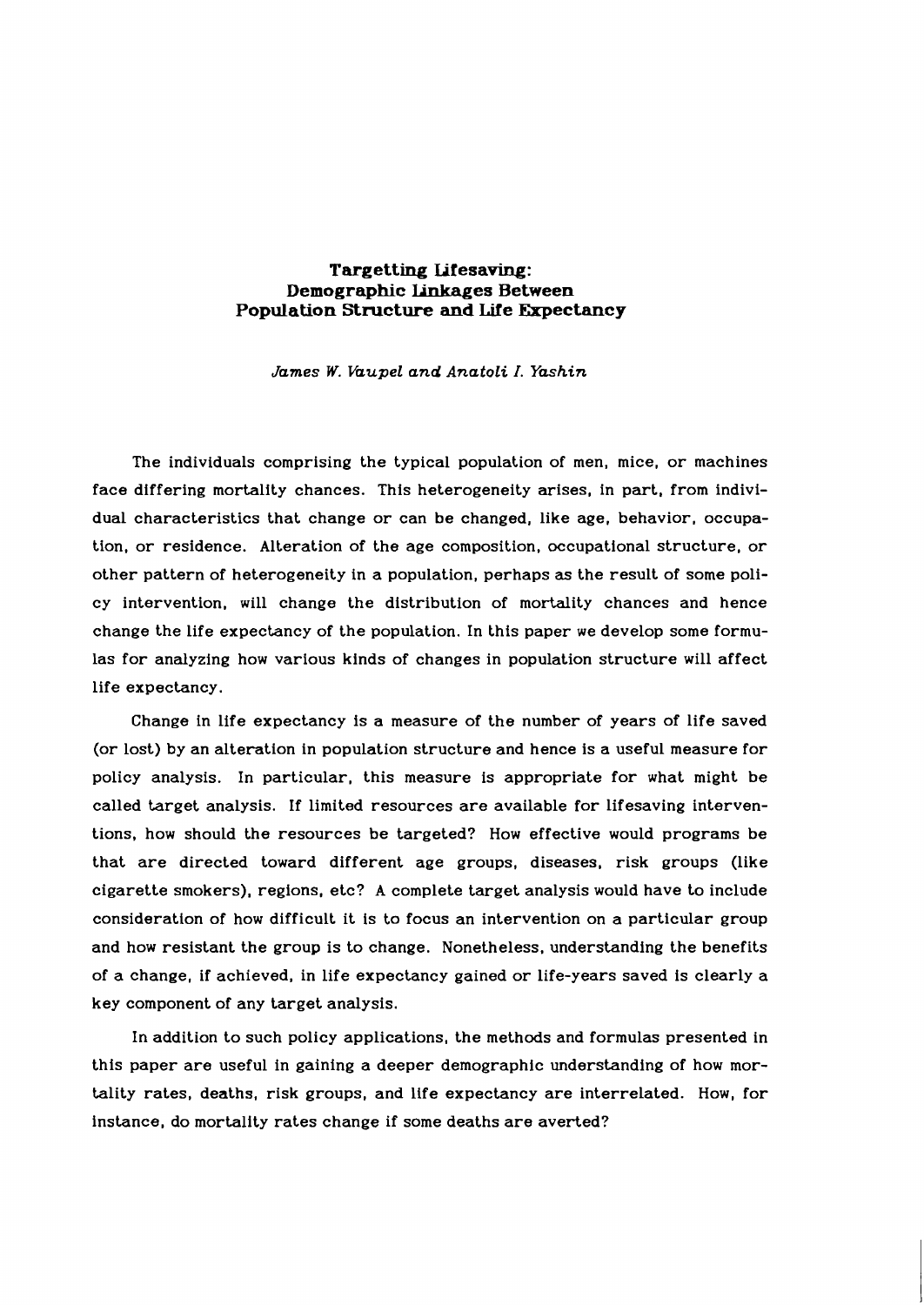Four different analytical approaches are used in the paper to analyze the demographic linkages between population structure and life expectancy: the comparative-statics approach, the dynamics approach, computer simulation, and a novel method that we call the "second-chance" approach. The paper provides some discussion and illustration of the strengths, weaknesses, and interrelationships among these alternative methods of demographic analysis.

### LIFE AND **DEATH RATES**

Consider, first, age structure **as** characterized by the survivorship function

$$
l(x) = e^{-\int_{0}^{x} \mu(s)ds}
$$
 (1)

where  $\mu(x)$  represents the force of mortality at age  $x$ . (Formula (1) and the results that follow can be interpreted as pertaining to either period or cohort calculations.) A change in  $\mu$  will change this age structure and hence life expectancy at birth:

$$
\mathbf{e}_0 = \int_0^{\omega} l(x) dx \tag{2}
$$

where **o** is an age beyond which no one lives.

The effect of a change in  $\mu$  on  $\epsilon_0$  can be analyzed by either of two approaches. In the comparative-statics approach, the trajectory of  $\mu$  is assumed to change to  $\mu'$ , where

$$
\mu'(\pmb{x}) = (1 - \delta(\pmb{x}))\mu(\pmb{x}) \quad ; \tag{3}
$$

the analyst relates the change  $\delta(x)$  to the change in  $e_0$ , perhaps as measured by:

$$
\frac{\Delta e_0}{e_0} = \frac{e_0' - e_0}{e_0} \tag{4}
$$

In the dynamics approach, there is some rate of change in  $\mu(x, t)$  over time t:

$$
\rho(x,t) = \frac{\frac{-\partial \mu(x,t)}{\partial t}}{\mu(x,t)} \qquad (5)
$$

the analyst relates this rate of change  $\rho(x,t)$  to the rate of change in  $e_0(t)$ :

$$
\frac{\frac{d e_0(t)}{dt}}{e_0(t)}
$$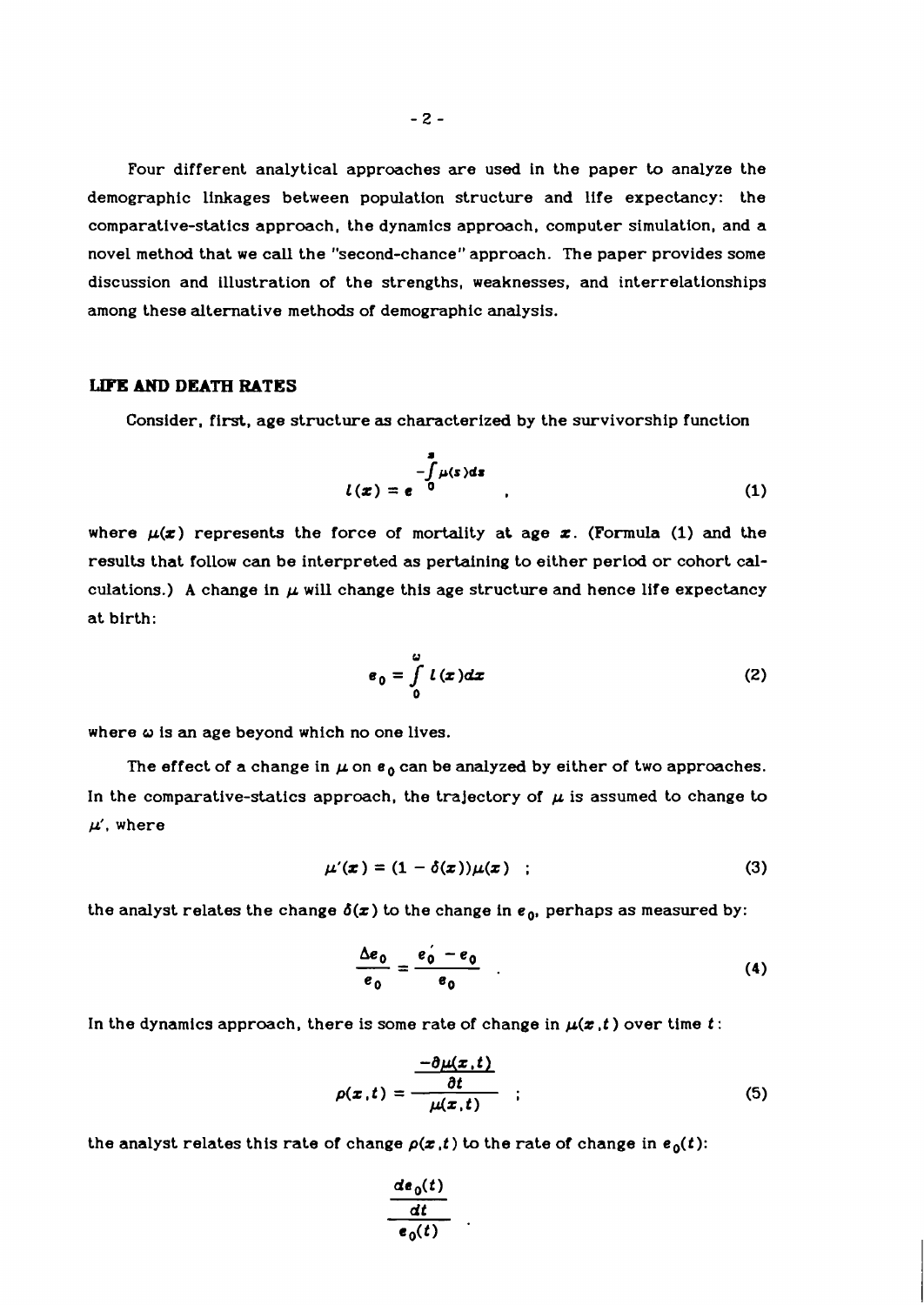Both approaches are informative and we will consider both. For notational simplicity, we will drop the argument t throughout and write  $\mu(x)$  rather than  $\mu(x,t)$  and  $e_0$  rather than  $e_0(t)$ .

If  $p(x)$  is constant over an interval of time of length T, then

$$
\mu'(\boldsymbol{x}) = \mu(\boldsymbol{x}) e^{-T\rho(\boldsymbol{x})} \quad . \tag{6}
$$

Combining this result with (3) yields the relationship between  $\rho$  and  $\delta$ :

$$
\rho(x) = \frac{-\ln\left(1 - \delta(x)\right)}{T} \quad . \tag{7}
$$

If  $\delta$  is small, this reduces to

$$
\rho(x) \approx \frac{\delta(x)}{T} \quad . \tag{8}
$$

Hence, results concerning  $p(x)$  can be derived from results concerning  $\delta(x)$  and visa-versa: the comparative-statics approach and the dynamics approach complement each other. Note that  $p(x)$  can be arbitrarily large, as long as T is small enough.

A comparative-statics relationship can readily be derived from (1)-(4):

$$
\frac{\Delta e_0}{e_0} = \frac{\int\limits_0^{\omega} l(x)[e^{\frac{x}{0}} - 1]dx}{\int\limits_0^{\omega} l(x)dx}
$$
\n(9)

In the case of a uniform change in mortality at all ages,

$$
\delta(x) = \delta \quad \text{all } x \quad .
$$

formula (9) can be rewritten as

$$
\frac{\Delta e_0}{e_0} = \frac{\int\limits_0^{\omega} l(x)[e^{-\delta \ln l(x)} - 1]dx}{\int\limits_0^{\omega} l(x)dx}
$$
\n(10)

For small  $\delta$ ,

$$
e^{\delta \ln l\,(x)}-1\approx -\delta \ln l\,(x) \qquad (11)
$$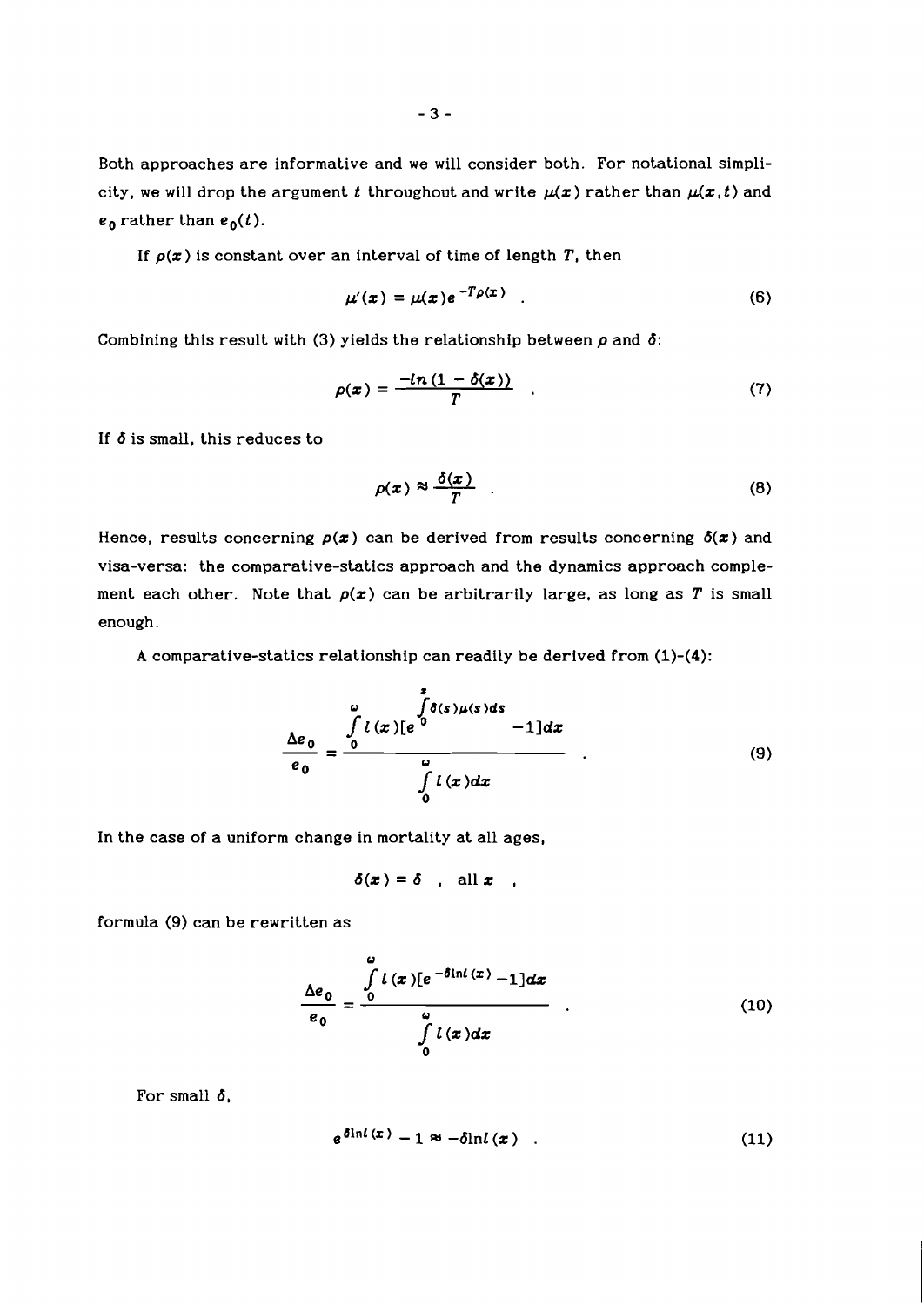Hence

$$
\frac{\Delta e_0}{e_0} \approx \delta H \quad , \tag{12}
$$

where

$$
H = \frac{\int_{0}^{2} l(x)lnl(x)dx}{\int l(x)dx}
$$
 (13)

In the limit, as *b* approaches zero, formula (12) holds exactly. Consequently, it is apparent that

$$
\frac{de_0}{dt} = \rho H \quad . \tag{14}
$$

where  $\rho$  is the uniform rate of progress in reducing mortality rates:

$$
\rho = \frac{-d \mu(x)}{\mu(x)} \quad \text{all } x \quad . \tag{15}
$$

Thus, for small changes in  $\mu$ , the comparative-statics approach yields the same formulas as the dynamics approach. Keyfitz (1977) derived  $(14)$  and noted that  $H$ is a measure of age heterogeneity; as Demetrius (1979) indicated,  $H$  can be interpreted as the entropy of the age composition of the population.

#### **THE SECOND-CHANCE APPROACH**

Interventions to reduce mortality (or equipment failure) work by saving lives, i.e. by averting the scythe of death. Suppose that for some proportion **6** of a cohort (perhaps a synthetic period "cohort"), death is averted once. Let  $l(x)$ represent the proportion of the cohort at age  $x$  that is alive and has not been saved and let  $l^+(x)$  represent the proportion of the resuscitated who are alive at age  $x$ . Since the proportion of the cohort surviving at age  $x$  is given by

$$
l'(x) = l(x) + \delta l^{+}(x) \quad , \tag{16}
$$

the new life expectancy,  $\epsilon_0$ , is given by

$$
e_0' = e_0 + \delta \int_0^u l^+(x) dx \qquad (17)
$$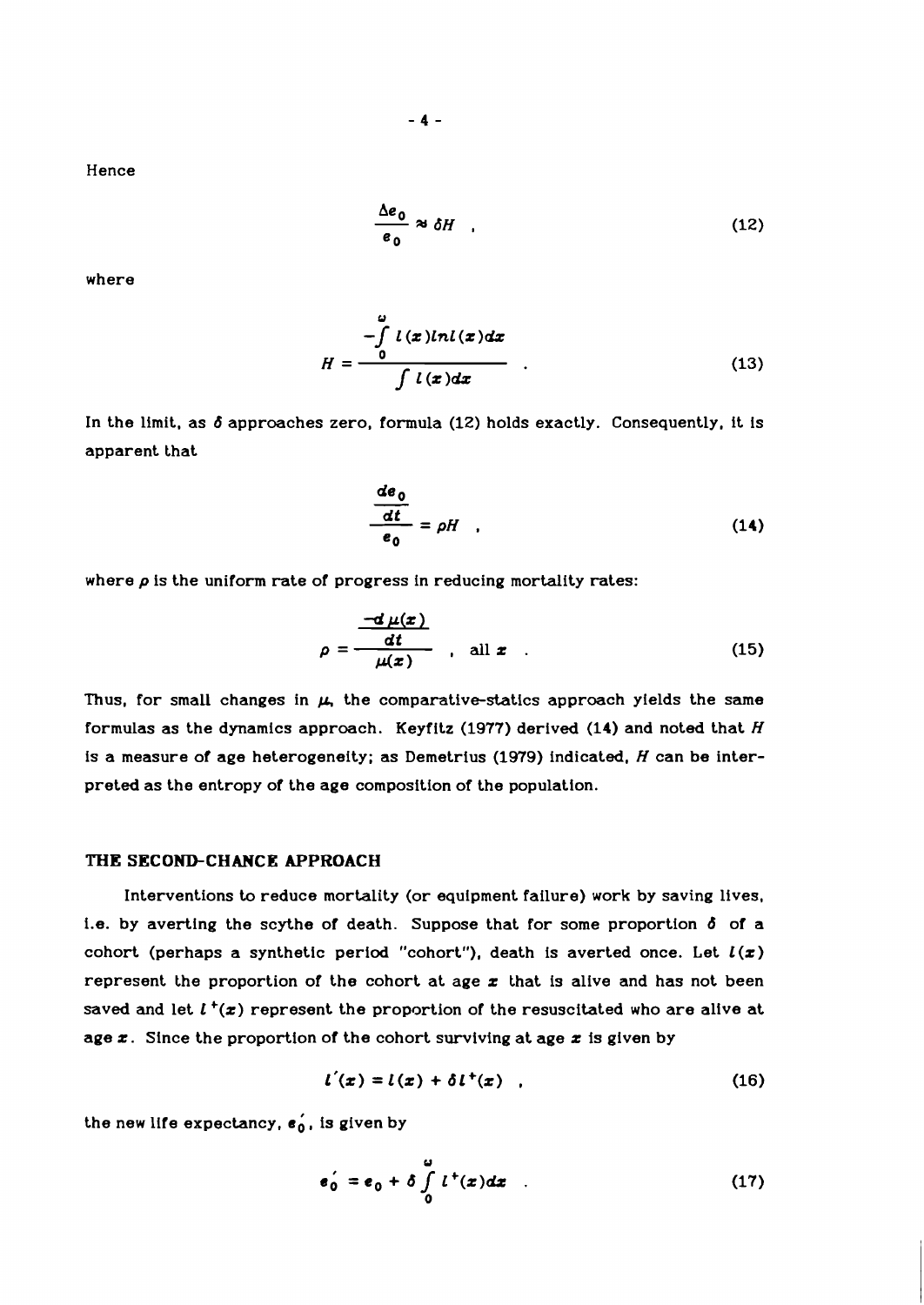The relative change in life expectancy is simply

$$
\frac{\Delta \varepsilon_0}{\varepsilon_0} = \delta \frac{\int\limits_0^{\omega} l^+(x) dx}{\int\limits_0^{\omega} l(x) dx} \qquad . \tag{18}
$$

An expression for  $l^+(\boldsymbol{x})$  is readily developed. Assuming that the resuscitated face the same force of mortality as those who have not been saved, the probability of survival to age **z** for those whose lives were saved at age **w** is given by

$$
P(T > x \mid w) = e^{-\int_{\omega}^{3} \mu(s) ds} \tag{19}
$$

where T represents the time of death. Because the distribution density of **w** is  $\mu(w)l(w)$ ,

$$
l^{+}(x) = \int_{0}^{x} P(T > x | w) \mu(w) l (w) dw
$$
  

$$
= e^{-\int_{0}^{x} \mu(s) ds} \int_{0}^{x} \mu(w) dw
$$
  

$$
= -l(x) \ln l(x) . \qquad (20)
$$

Substituting **(20)** in **(18)** yields

$$
\frac{\Delta \varepsilon_0}{\varepsilon_0} = \delta \frac{-\int\limits_0^{\omega} l(x) \ln l(x) dx}{\int\limits_0^{\omega} l(x) dx} = \delta H \quad . \tag{21}
$$

Note that the H in **(21)** denotes the same expression as Keyfitz's H in **(12)** and **(14).** Hence, **(21)** provides a third interpretation of H as a measure of the proportional increase in life expectancy if everyone's life were saved once, or alternatively, as the proportional increase in a randomly chosen individual's life span if that individual's life is saved. For Swedish males in 1982,  $H$  was .15 and  $\epsilon_0$  was 72 years. Consequently, at **1982** period mortality rates, averting the death of a Swedish male would give the resuscitated about **11** years of life expectancy.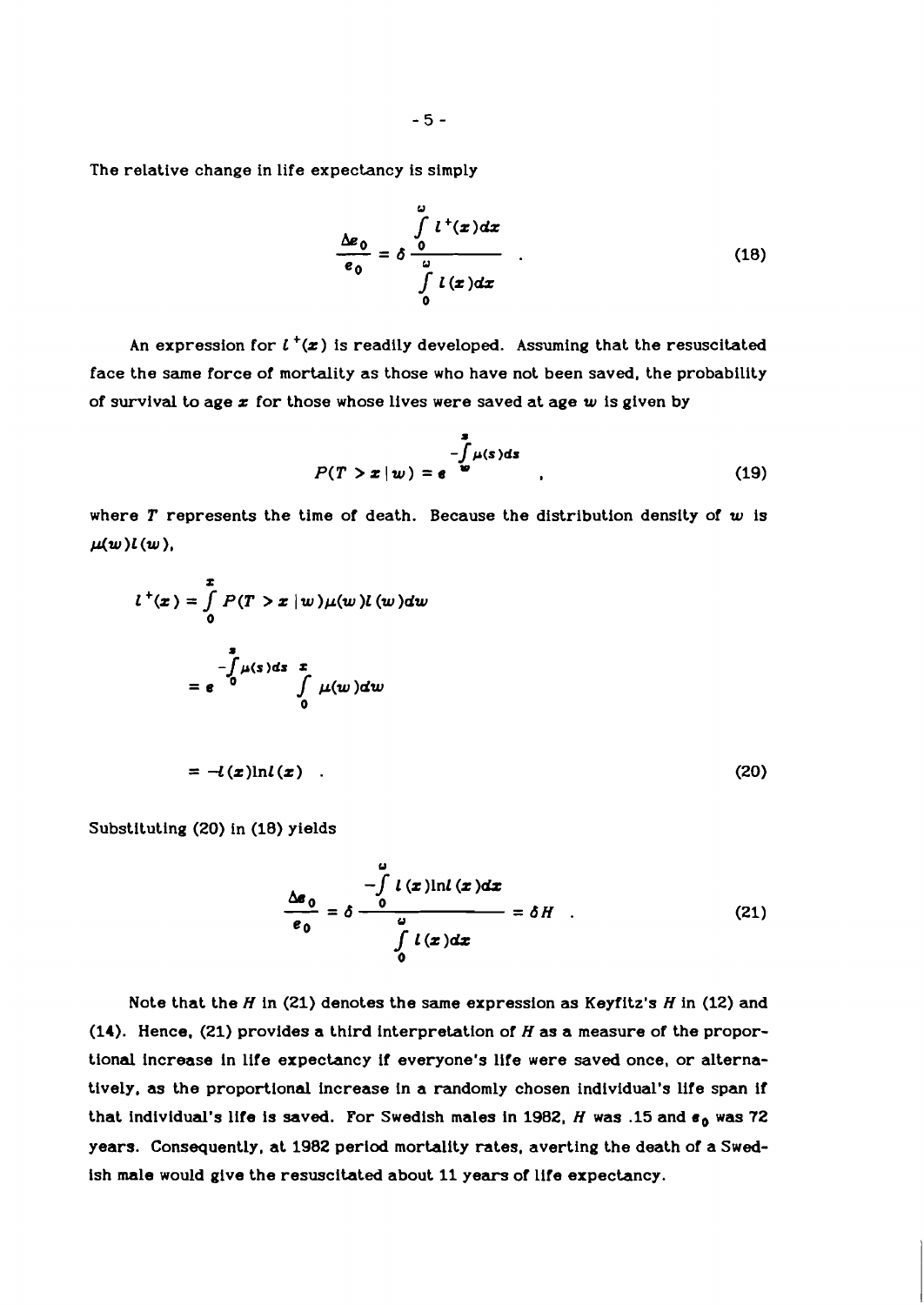The formula for  $\Delta e_0 / e_0$  in (21) holds exactly for any  $\delta$ , whereas the analogous formula in **(12)** only holds approximately, for small **6.** The reason can be understood by considering some simple diagrams. The model where death is only averted once can be represented as:



Individuals are all initially in the left box. A proportion **6** of those who would have died are saved. but just once: the resuscitated experience the original force of mortality  $\mu(\mathbf{z})$ . On the other hand, the model where mortality rates are decreased by **6** can be represented as:



Because the force of mortality in any state is  $(1 - \delta)\mu(x)$ , the overall force of mortality must also be  $(1 - \delta)\mu(x)$ . What the decomposition into an infinite stream of states reveals is that a reduction in mortality rates may result in some people's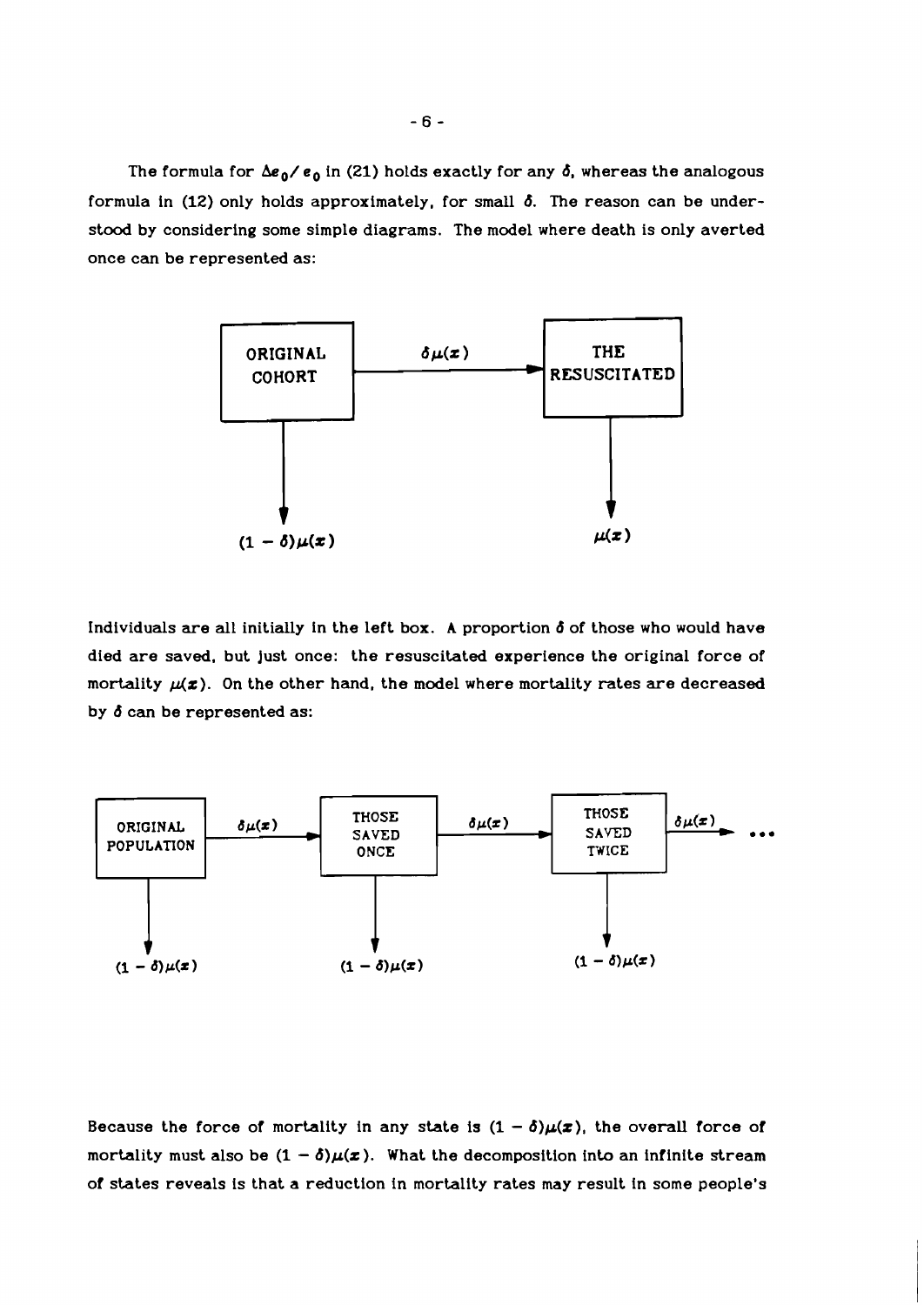lives being saved several times.

Let  $\tau_0^i$  represent the expected life years lived by an individual in the *i*'th state, i.e., by an individual whose life has been saved **i** and only t times:

$$
\tau_0^i = \int_0^u p^i(x) dx \quad . \tag{22}
$$

where  $p^{\mathfrak{t}}(x)$  denotes the probability that a newborn individual is alive and in state *i* at age x. Note that  $\tau_0^0$  is equal to  $e_0$ , the original life expectancy before the lifesaving intervention. Clearly,

$$
e_0' = e_0 + \tau_0^1 + \tau_0^2 + \cdots \qquad (23)
$$

When  $\delta$  is small, it is unlikely that anyone will gain much life expectancy by being saved more than once, i.e., the terms  $\tau_0^2$ ,  $\tau_0^3$ , and so on are unimportant. (We prove and expand on this intuitively plausible result elsewhere, in Vaupel and Yashin (1985).) Hence,

$$
e_0^{\prime} \approx e_0 + \tau_0^1 \tag{24}
$$

In the two-state model, where death is only averted once,

$$
\mathbf{e}_0^{\prime} = \mathbf{e}_0 + \tau_0^1 \quad . \tag{25}
$$

The similarity between (29) and (25) sheds light on why Keyfitz's  $H$  in (12) is identical to the  $H$  in (21).

It is sometimes easier to analyze the two-state model than the many-state model. Since the two models have equivalent implications for life expectancy in the limit for small  $\delta$ , the two-state model may provide a convenient line of attack. We exploit this, and the relationship between 6 and **p** discussed earlier, in several subsequent derivations in this paper. We call the method involving the two-state model the "second-chance" approach, in contrast with the comparative-statics approach and the dynamics approach. Although in this paper the second-chance approach is only used to analyze changes in life expectancy. it has more general applications to any situation, including marriage, divorce, abortion, unemployment, the repair of equipment, etc., where changing some rate can be considered **as**  equivalent to giving some individuals a second chance.

Suppose, **as** above, that some proportion 6 of deaths are averted once. How will the trajectory of mortality rates, as given by  $\mu(x)$ , change? In brief, how does saving lives affect mortality rates? Substituting (20) in (16), taking log deriva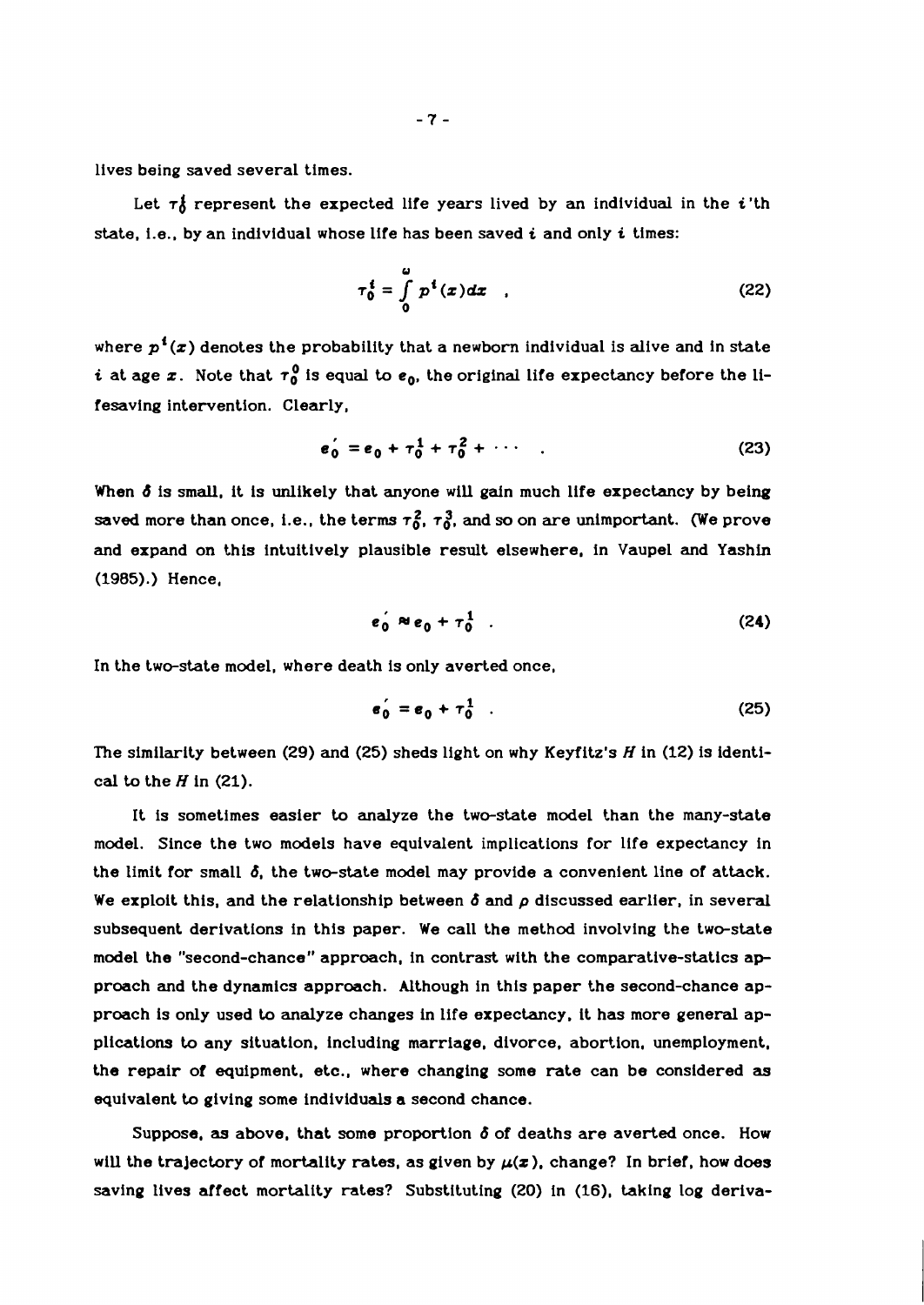tives, and then simplifying yields:

$$
\mu'(x) = \mu(x) \left[ 1 - \frac{\delta}{1 - \delta \ln l(x)} \right] \quad . \tag{26}
$$

At age zero, when  $l(x)$  is one, the formula simplifies to

$$
\mu'(0) = \mu(0)[1 - \delta] \quad . \tag{27}
$$

As survivorship decreases, however,  $\mu(x)$  approaches  $\mu(x)$ . Thus, reducing deaths by some proportion *b* at **all** ages reduces the force of mortality by less than  $\delta$  at all ages after birth. The distribution of death times, as given by  $\mu(x)l(x)$ , changes *to* 

$$
\mu'(x)l'(x) = \mu(x)l(x)[1 - \delta - \delta \ln l(x)] \quad , \tag{28}
$$

so that a reduction in deaths by *b* leads to a new distribution of death times shifted to older ages. Since death, as Shakespeare put it. "is certain to **all",** it is clear that a death averted today is an additional death tomorrow. The mathematics of this adjustment is captured by *(26)* and *(28).* 

#### **IF THE RESUSCITATED ARE DIFFERENT**

The formulas and calculations above assume that a resuscitated person would face the same force of mortality over the rest of his or her life as a person whose life had not been saved. To generalize the formula, it is useful to consider the following variation on the model discussed above:



Note that now individuals who are saved experience a mortality trajectory given by  $\mu^+(x)$ , rather than by  $\mu(x)$ . Let  $\mathbf{r}^+(x)$  be the remaining life expectancy at age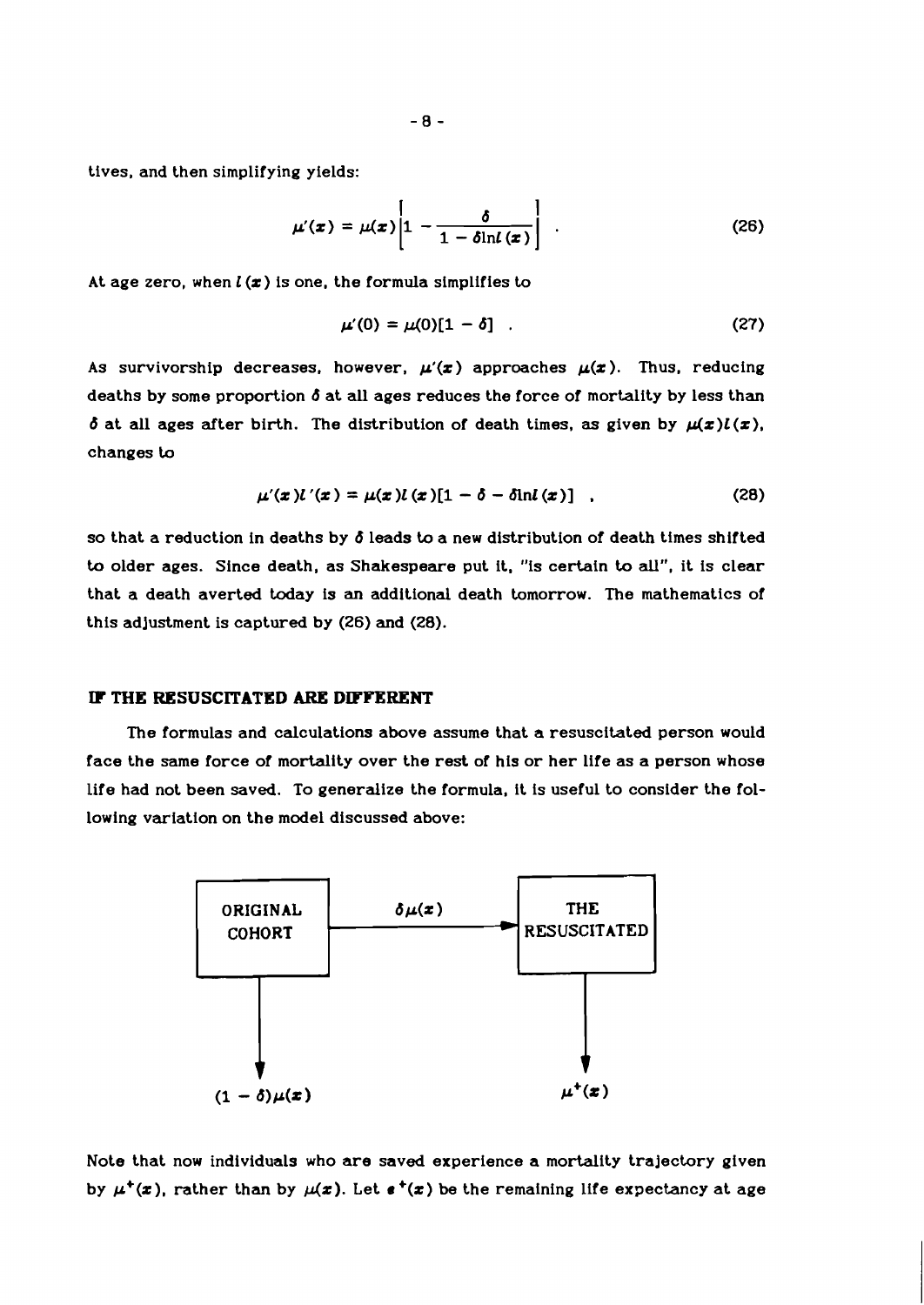z of the resuscitated:

$$
e^{+}(x) = \int\limits_{x}^{\omega} l_{x}^{+}(s) ds \quad , \tag{29}
$$

where

$$
l_{\mathbf{x}}^{+}(s) = e^{-\int_{s}^{s} \mu^{+}(u) du}
$$
 (30)

Because the density at age  $x$  of the distribution of (first) death is given by  $\mu(x)l(x)$ , the value of  $\Delta e_0$  must be given by

$$
\Delta \boldsymbol{\varepsilon}_0 = \delta \int\limits_0^\omega \mu(\boldsymbol{x}) l(\boldsymbol{x}) \boldsymbol{\varepsilon}^+(\boldsymbol{x}) d\boldsymbol{x} \quad . \tag{31}
$$

Hence

$$
\frac{\Delta e_0}{e_0} = \delta H^+ \quad . \tag{32}
$$

where

$$
H^+ = \frac{\int\limits_{0}^{a} \mu(x)l(x)e^+(x)dx}{\int l(x)dx}
$$
 (33)

If  $\mu^+(x)$  equals  $\mu(x)$ , so that individuals are, in effect, saved from death once, then  $H^+$  equals H. If  $\mu^+(\boldsymbol{x})$  equals  $(1 - \delta)\mu(\boldsymbol{x})$ , so that death rates are reduced uniformly for everyone, regardless of whether they have been resuscitated or not,  $H^+$  will be close in value to  $H$  as long as  $\delta$  is small. Consequently,

$$
\frac{de_0}{dt} = \rho H \quad . \tag{34}
$$

where

$$
H = \frac{\int_{0}^{a} \mu(x) l(x) e(x) dx}{\int l(x) dx}
$$
 (35)

This expression for  $H$ , which is equal in value to Keyfitz's expression for  $H$ , was derived by Vaupel (1986) directly from Keyfitz's formula. The expression clearly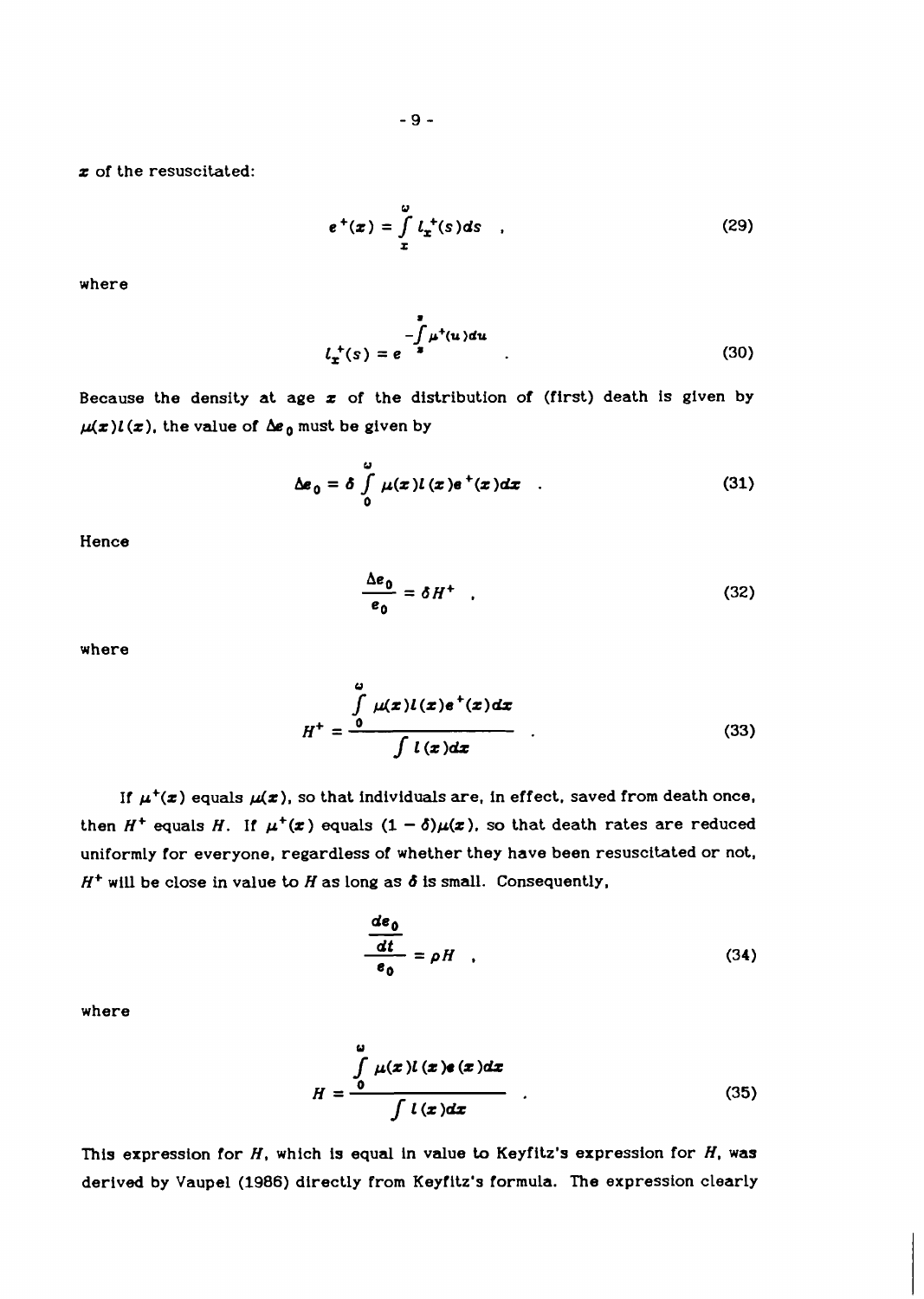$-10-$ 

indicates how the effect of saving lives on life expectancy depends on the number of deaths at various ages and on the number of additional years of life a resuscitated person might have.

#### **SAVING THE OLD BEBORg THE YOUNG**

As Vaupel (1986) discusses at length, if death rates are reduced by some proportion  $\delta$  between ages  $\alpha$  and  $\beta$ , then for small  $\delta$ ,

$$
\frac{\Delta e_0}{e_0} \approx \delta H_{\alpha\beta} \quad . \tag{36}
$$

where

$$
H_{\alpha\beta} = \frac{\int_{\alpha}^{\beta} \mu(x) l(x) e(x) dx}{\int_{\alpha}^{{\beta}} l(x) dx}
$$
 (37)

Correspondingly, if progress is being made at a rate **p** against mortality between ages  $\alpha$  and  $\beta$ , then

$$
\frac{de_0}{\frac{dt}{e_0}} = \rho H_{\alpha\beta} \quad . \tag{38}
$$

The values of  $H_{\alpha\beta}$  for various five year age categories for Swedish males and females in 1982 are given in Table 1. Remarkably, it is for males 70 to 75 and for fe males 75 to 80 that  $H_{\alpha\beta}$  is largest. A one percent reduction in mortality in those age categories would increase life expectancy at birth by more than twice as much as a one percent reduction in mortality in infancy and early childhood.

#### **AVERTING NEOPLASTIC DEATH IN VENICE**

Let  $\mu_c(z)$  represent the force of mortality from cancer, or more generally any specified cause of death. Suppose that for some proportion **d** of individuals who would have died from cancer, this (first) death from cancer is averted. Further suppose that these resuscitated individuals then have the same remaining life expectancy as ordinary individuals. Using the second-chance approach and the same kind of reasoning employed to derive formulas (31)-(33), it is clear that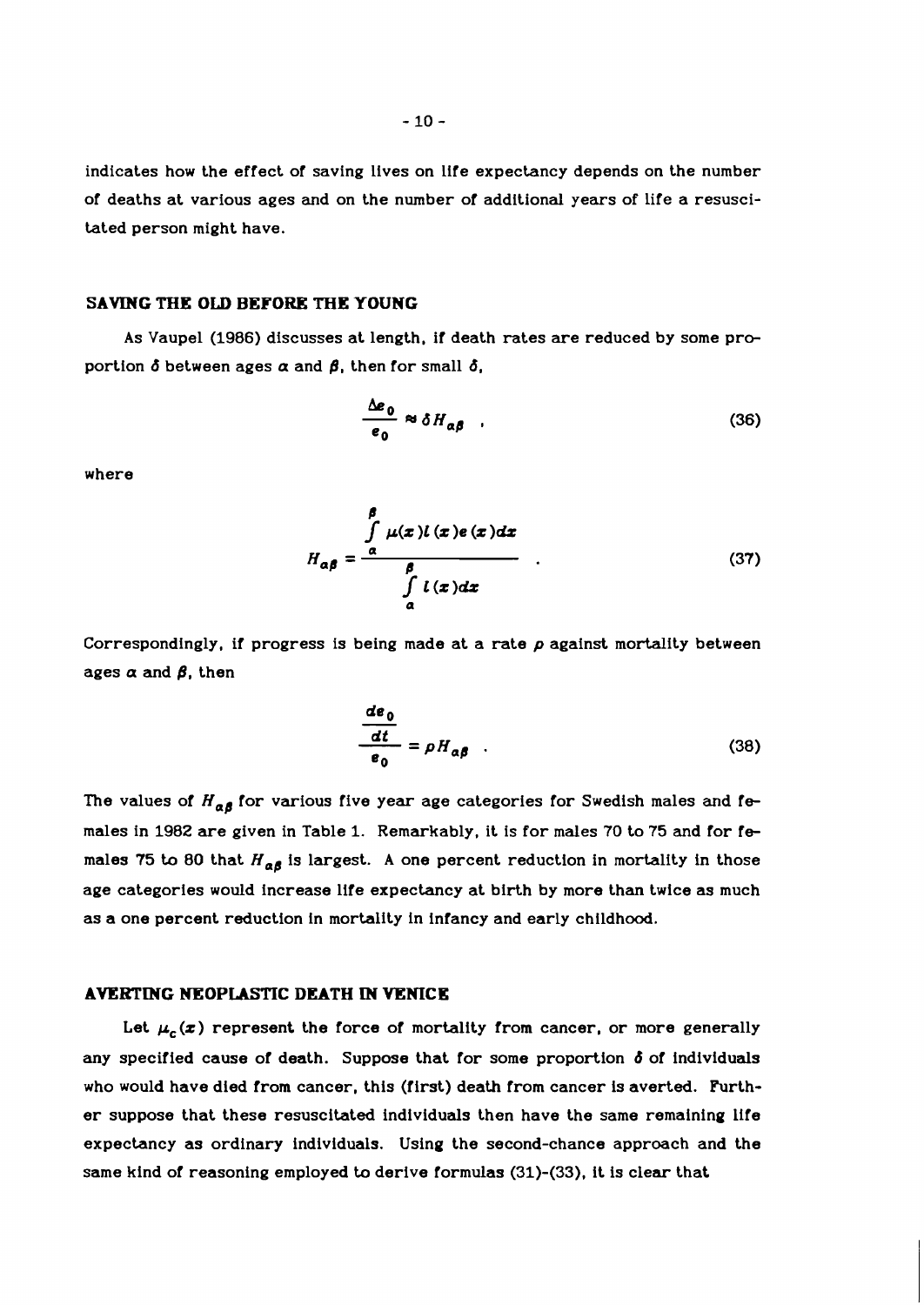| Age Period                        | Males  | Females |
|-----------------------------------|--------|---------|
| ი-5                               | .00853 | .00763  |
| 5-10                              | .00085 | .00068  |
| 10-15                             | .00060 | .00060  |
| 15-20                             | .00226 | .00079  |
| 20-25                             | .00289 | .00120  |
| 25-30                             | .00344 | .00140  |
| 30–35                             | .00341 | .00172  |
| 35-40                             | .00434 | .00243  |
| $40 - 45$                         | .00530 | .00313  |
| 45-50                             | .00736 | .00447  |
| 50–55                             | .00942 | .00591  |
| 55–60                             | .01258 | .00779  |
| 60–65                             | .01555 | .00936  |
| 65–70                             | .01788 | .01202  |
| 70-75                             | .01869 | .01464  |
| 75-80                             | .01719 | .01679  |
| 80-85                             | .01282 | .01650  |
| 85-90                             | .00675 | .01201  |
| 90-95                             | .00231 | .00545  |
| 95-100                            | .00055 | .00142  |
| $H$ (i.e., total for<br>all ages) | .15270 | .12622  |

Table 1. Values of  $H_{\alpha\beta}$  for Swedish males and females in 1982.

**SOURCE:** Vaupel (1986).

$$
\frac{\Delta \varepsilon_0}{\varepsilon_0} = \delta \frac{\int \mu_c(x) l(x) e(x) dx}{\varepsilon_0} = \delta H_c \tag{39}
$$

If  $\delta$  is small, it is unlikely that an individual would be saved from cancer death more than once. Hence, (39) holds approximately for a reduction  $\delta$  in cancer mortality rates as long as **6** is small. It follows that

$$
\frac{de_0}{\frac{dt}{e_0}} = \rho H_c \quad . \tag{40}
$$

where  $\rho$  is the rate of progress in reducing cancer mortality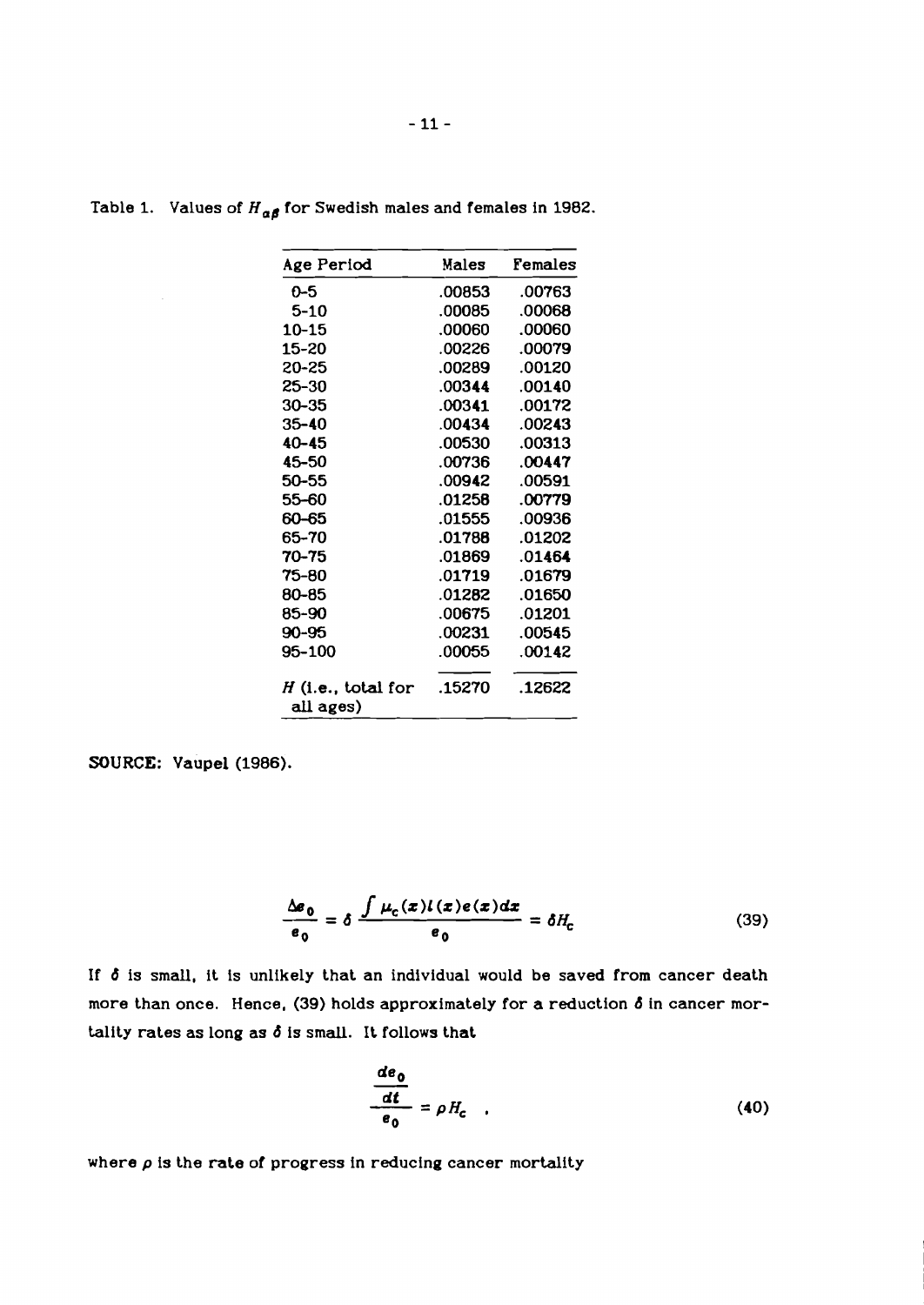$$
\rho = \frac{-d \mu_c(x)}{\mu_c(x)}
$$
\n(41)

If cancer is independent of other causes of death, then it is possible to derive an alternative expression for  $H_c$  that is similar to Keyfitz's formula for H in (13). Let  $l_c^+(x)$  represent the proportion of people in the population who are alive at age  $x$  and who have been saved once from cancer death (at any age prior to  $x$ ). By analogy to (20), letting **w** denote the age at which cancer death was averted, it follows that

$$
l_c^+(x) = \int_0^x P(T > x | w) \mu_c(w) l(w) dw
$$
  
=  $-l(x) \ln l_c(x)$  (42)

where  $l_c(x)$  can be interpreted as the survival function when cancer is the only cause of death

$$
l_c(x) = e^{-\int_0^x \mu_c(s)ds}
$$
 (43)

Hence, by the same logic used to derive (21).

$$
H_c = \frac{\int\limits_{0}^{\infty} l(x) \ln l_c(x) dx}{\int\limits_{0}^{\infty} l(x) dx}
$$
 (44)

Keyfitz (1977) derives formula (44) using a different approach. In addition, he presents some illustrative examples. For instance, for Italian females in 1964, Hc for deaths from neoplasms was 0.0300, compared with a **total** H of 0.1631. Thus, a one percent reduction in cancer mortality would increase life expectancy at birth by about three percent of one percent, or by about 8 days given Italian female life expectancy of 72.9 years in 1964. By way of comparison,  $H_c$  for deaths from cardiovascular diseases was 0.0564, almost twice as high as the  $H_c$  for deaths from cancer, whereas  $H_c$  for deaths from influenza, pneumonia and bronchitis was 0.0122, or less than half as great as the  $H_c$  for deaths from cancer.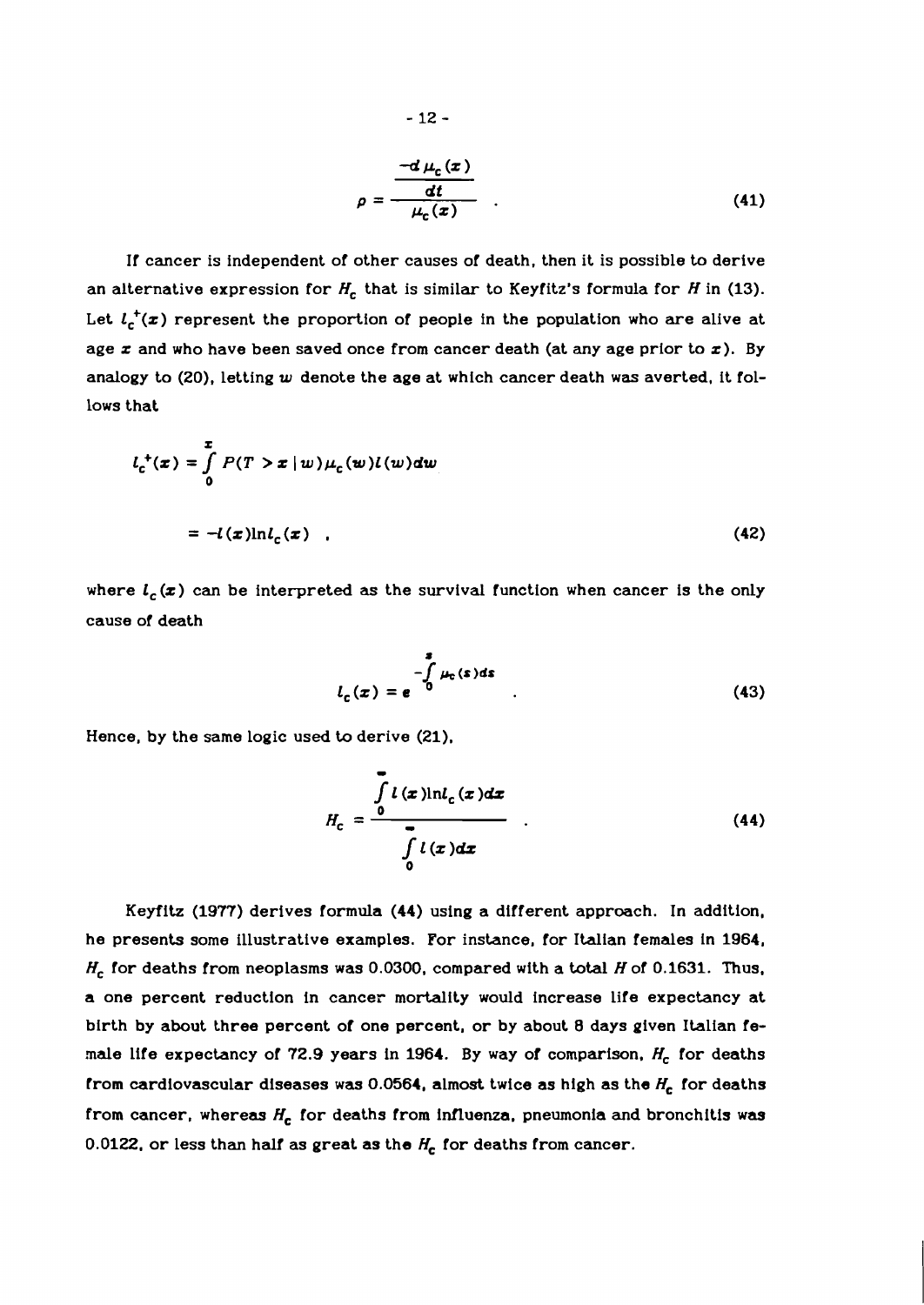# **MALES GO FIRST**

Consider now a population that is structured according to race, sex, socioeconomic status, region or some other classification. Adopting the line of attack of the second-chance approach, suppose that a proportion  $\delta_i$  of the first deaths in group **i** are averted. What will the effect be on the life expectancy of the entire population? Letting  $\mu_i(x)$ ,  $l_i(x)$ , and  $e_i(x)$  denote the force of mortality, survivorship function, and remaining life expectancy at age **z** of the **i** -th group, then

$$
\Delta \boldsymbol{e}_0 = \delta_i \pi_i(0) \int_0^{\infty} \mu_i(x) l_i(x) \boldsymbol{e}_i(x) dx \quad , \tag{45}
$$

where  $\pi_i$  (0) is the initial proportion of the population in the group  $i$ . Hence,

$$
\frac{\Delta \mathbf{e}_0}{\mathbf{e}_0} = \delta_{\mathbf{t}} H_{\mathbf{t}} \tag{46}
$$

and

$$
\frac{d\epsilon_0}{\epsilon_0} = \rho_{\mathbf{t}} H_{\mathbf{t}} \quad . \tag{47}
$$

where

$$
H_{i} = \frac{\pi_{i}(0) \int_{0}^{\infty} \mu_{i}(x) l_{i}(x) e_{i}(x) dx}{\int_{0}^{n} l(x) dx}
$$
 (48)

and

$$
\rho_{\mathbf{t}} = \frac{-d \mu_{\mathbf{t}}(x)}{\frac{dt}{\mu_{\mathbf{t}}(x)}}, \quad \text{all } x \quad . \tag{49}
$$

The **U.S.** male population, for example, might be classified as white and nonwhite. The value of *Hi* for **U.S.** nonwhite males in **1950** was about **0.038.** So reducing nonwhite male mortality by one percent would add about **9** days to the overall **U.S.** male life expectancy of **65.5** years. By comparison, this reduction in nonwhite male mortality would add about **75** days to nonwhite male life expectancy. The difference is largely explained by the proportion of nonwhites at birth, about **12.6** percent.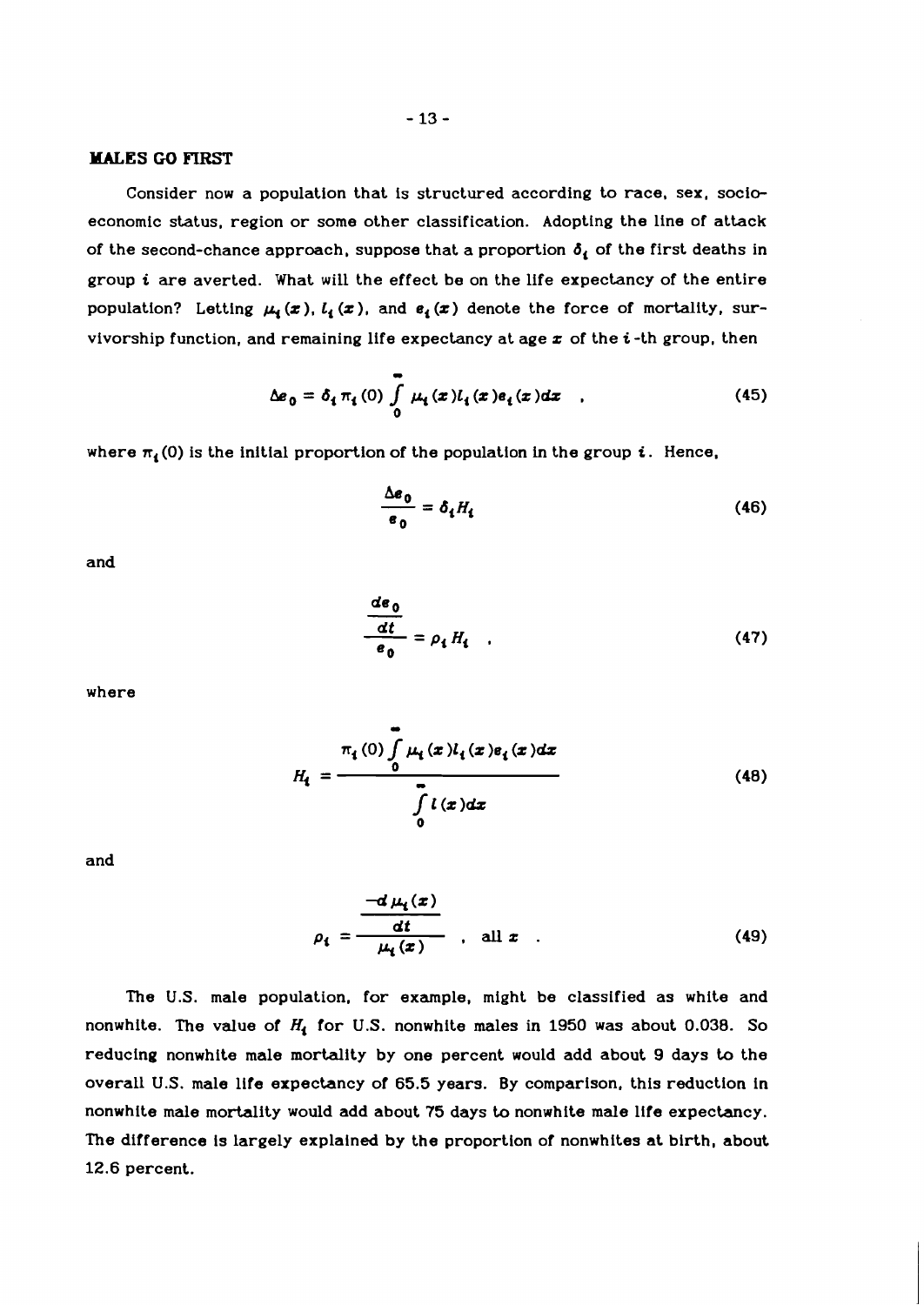The U.S. population as a whole can be divided into male and female groups. The value of H for males at **1980** mortality rates was **0.193,** the value for females was **0.155.** If the two groups are given equal weight, then H for the entire population is **0.179** and *Hi* is **0.096** for males and **0.077** for females. Suppose there are three alternative interventions. The first reduces male mortality by 2 percent, the second reduces female mortality by 2 percent, and the third reduces total mortality by **1** percent. The male strategy would save about **11** percent more life years than the total strategy which, in turn, would save about **15** percent more life years than the female strategy.

#### **UP IN SMOKE**

Suppose that a population consists of two subpopulations with age-specific mortality rates  $\mu_1(x)$  and  $\mu_2(x)$ , where  $\mu_2(x) > \mu_1(x)$  and where the two groups might be residents of urban vs. rural areas, smokers vs. non-smokers, blue-collar workers vs. white-collar workers, people in the south of a country vs. people in the north, people who are overweight vs. people who are not, etc. How will changes in the mix of the population between these two groups affect life expectancy?

Consider an intervention that changes  $\pi(x)$ , the proportion of the population in the high-risk group, by some proportion  $\delta$  at all ages after some initial age  $x_0$ :

$$
\pi^{'}(x) = (1 - \delta)\pi(x) \quad . \tag{50}
$$

It is convenient to consider age  $x_0$  the age at "birth", so that  $e_0$  refers to remaining life expectancy at age  $x_0$  and x refers to years of age since  $x_0$ . The force of mortality for the population as a whole is given by

$$
\overline{\mu}(\boldsymbol{x}) = (1 - \pi(\boldsymbol{x})) \mu_1(\boldsymbol{x}) + \pi(\boldsymbol{x}) \mu_2(\boldsymbol{x}) \qquad (51)
$$

and

$$
\overline{\mu}'(x) = (1 - (1 - \delta)\pi(x))\mu_1(x) + (1 - \delta)\pi(x)\mu_2(x) \quad . \tag{52}
$$

Hence.

$$
\overline{\mu}'(x) - \overline{\mu}(x) = \delta(\mu_1(x) - \overline{\mu}(x)) \quad . \tag{53}
$$

It follows that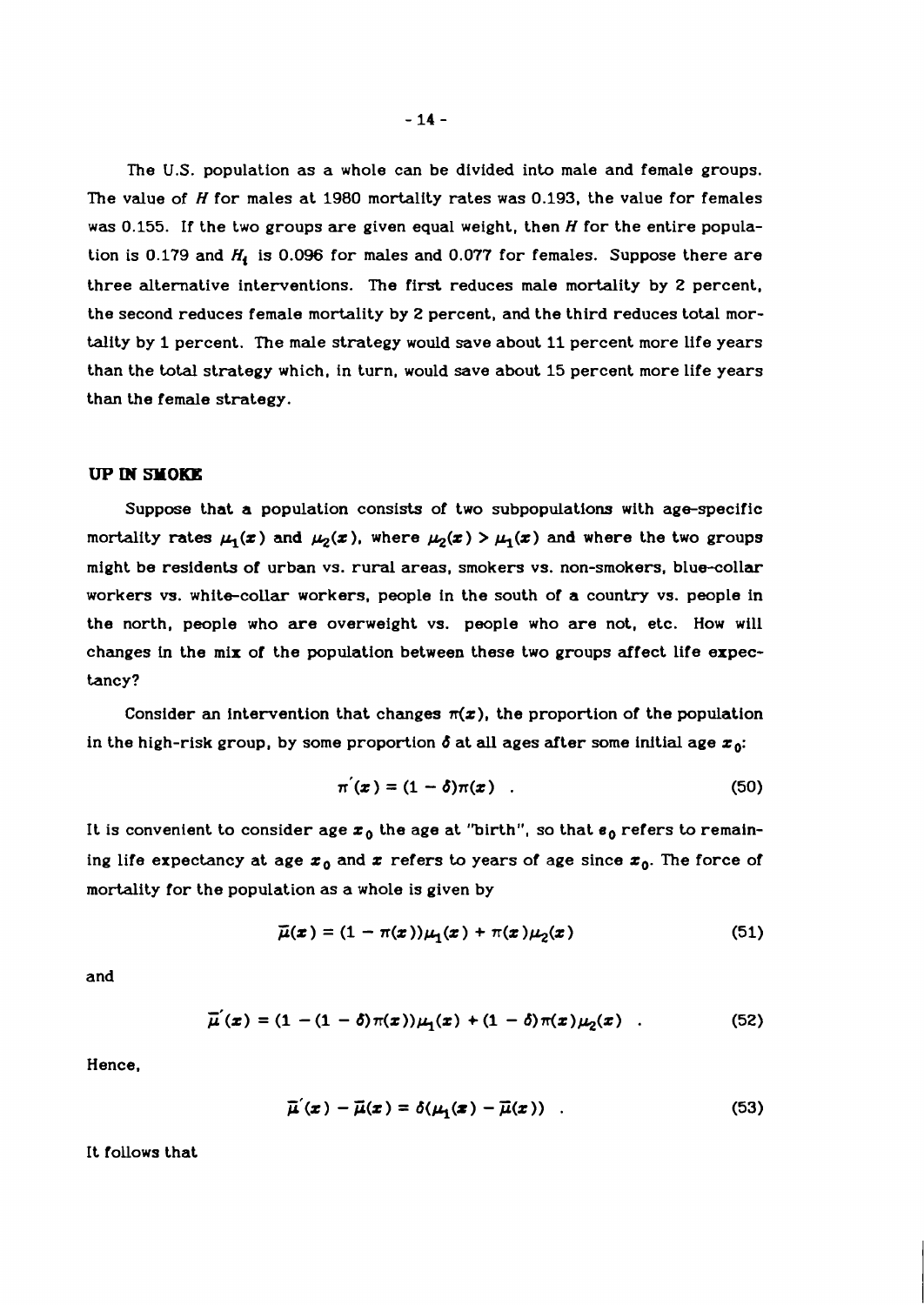$$
\Delta e_0 = \int_0^2 l(x) [e^{\int_0^2 \delta(\mu_1(s) - \overline{\mu}(s))ds} - 1] dx \quad . \tag{54}
$$

If **d** is small,

$$
\frac{\Delta e_0}{e_0} \approx \delta H_1 \quad . \tag{55}
$$

SO

$$
\frac{de_0}{dt} = \rho H_1 \quad . \tag{56}
$$

where

$$
H_1 = \frac{\int\limits_0^a l(x) \ln \frac{l_1(x)}{l(x)} dx}{\int\limits_0^a l(x) dx}
$$
 (57)

$$
l(x) = (1 - \pi(0))l_1(x) + \pi(0)l_2(x) \quad , \tag{58}
$$

and

$$
\rho = \frac{-\partial \pi(x)}{\partial t} \qquad (59)
$$

As an example of the use of these formulas, suppose that the population consists of non-smokers and smokers, and that the population is being studied starting at age 35 (so that  $e_0$  refers to life expectancy at age 35). Further suppose that the force of mortality for non-smokers is  $.001e^{.1x}$ , (x being age minus 35), that the force of mortality for smokers is twice as high, and that half the population smokes at age **35.** Remaining life expectancy for non-smokers in this case is about **40.8**  years and remaining life expectancy for smokers about  $34.2$  years. Then  $H_1$  turns out **to** equal **0.077.** If the proportion of the population that smokes is reduced by 1 percent, then life expectancy (at age **35)** will increase by **0.077** percent, or by about 11 days, given the average remaining life expectancy for the population as a whole of **37.5** years.

$$
-15-
$$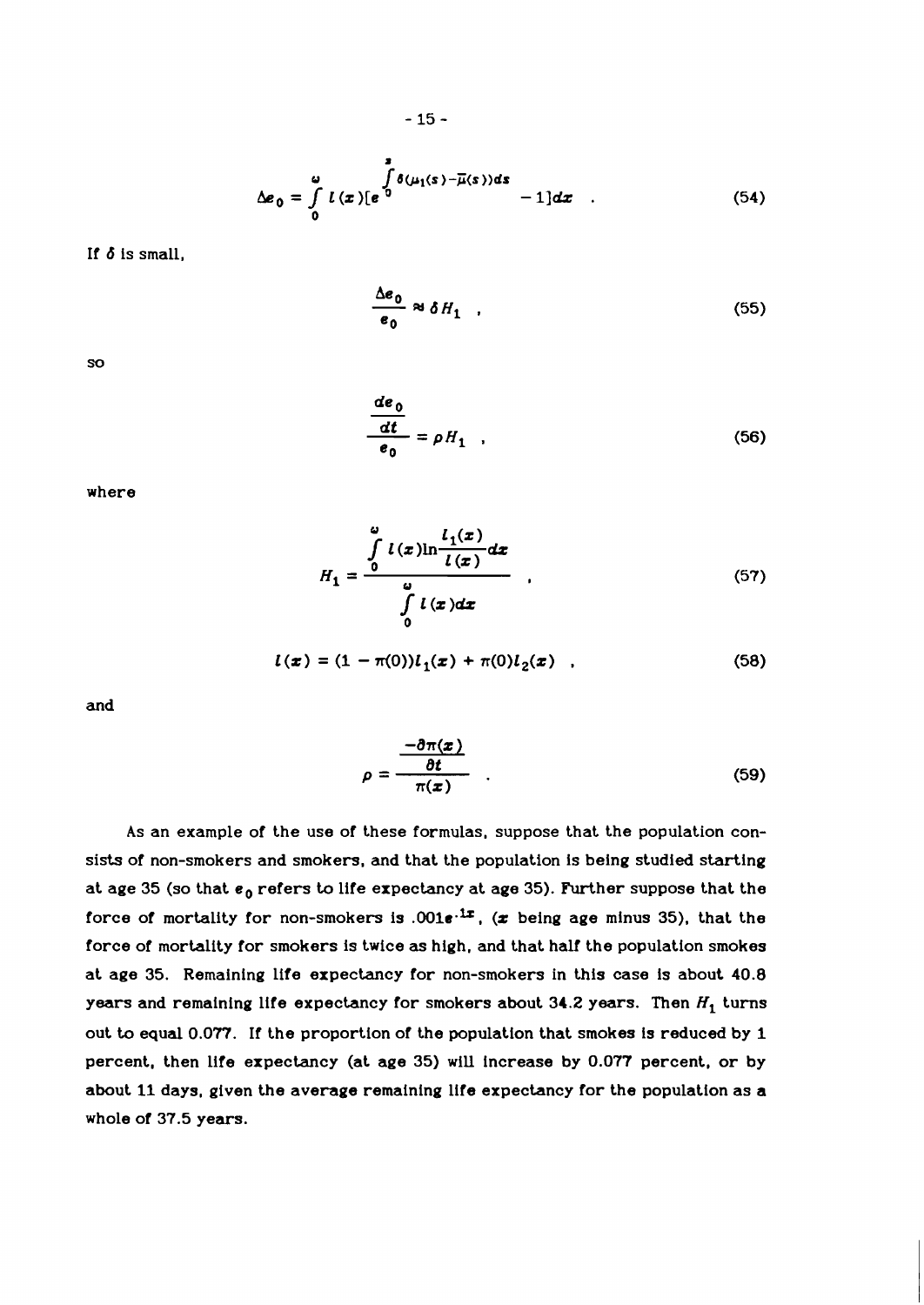More generally, it is interesting to investigate the values of  $H_1$ , and of expected days of life saved, at different starting ages, i.e., at different ages of intervention. Table 2 presents some sample calculations. Note that  $H_1$  increases with age: a reduction in smoking yields a greater proportional increase in life expectancy at the ages with the highest mortality rates. The absolute increase in life expectancy, however, as measured by days added, falls off with age. Because it falls off slowly, at least before age **55** or **65,** it may be optimal to target antismoking interventions toward older people-if it is relatively easier to induce older smokers to quit. The calculations in Table **2** are merely illustrative, but some empirical analysis of this sort could shed light on the effectiveness of targeting various kinds of health programs toward individuals in different age classes.

Table 2.  $\,$  Values of  $H_{\mathbf{1}}$ , life expectancy, and days added to life expectancy if the proportion of a population that smokes is reduced by one percent, at various ages.

| Age | н,   | Non-smokers | Smokers | Remaining life expectancy (in years) for:<br>Total population | Days added to<br>total life expectancy<br>if proportion that<br>smoke is reduced<br>by one percent |
|-----|------|-------------|---------|---------------------------------------------------------------|----------------------------------------------------------------------------------------------------|
| 35  | .077 | 40.8        | 34.2    | 37.5                                                          | 10.5                                                                                               |
| 45  | .095 | 31.4        | 25.2    | 28.3                                                          | 9.9                                                                                                |
| 55  | .120 | 22.6        | 17.1    | 19.9                                                          | 8.7                                                                                                |
| 65  | .150 | 14.9        | 10.5    | 12.7                                                          | 7.0                                                                                                |
| 75  | .184 | 8.8         | 5.6     | 7.2                                                           | 4.8                                                                                                |
| 85  | .215 | 4.5         | 2.7     | 3.6                                                           | 2.8                                                                                                |

#### **INHIBITING IMBIBITIONS**

The results in the previous section can be generalized to the case where the population consists of  $N$  subpopulations with age-specific mortality rates  $\mu_{\mathbf{i}}(\pmb{z})$ and in proportions  $\pi_4(x)$ , where

$$
\sum_{i=1}^{N} \pi_i(x) = 1 \tag{60}
$$

 $\overline{\mu}(x) = \sum_{i=1}^N \pi_i(x) \mu_i(x) \quad .$  $(61)$ 

and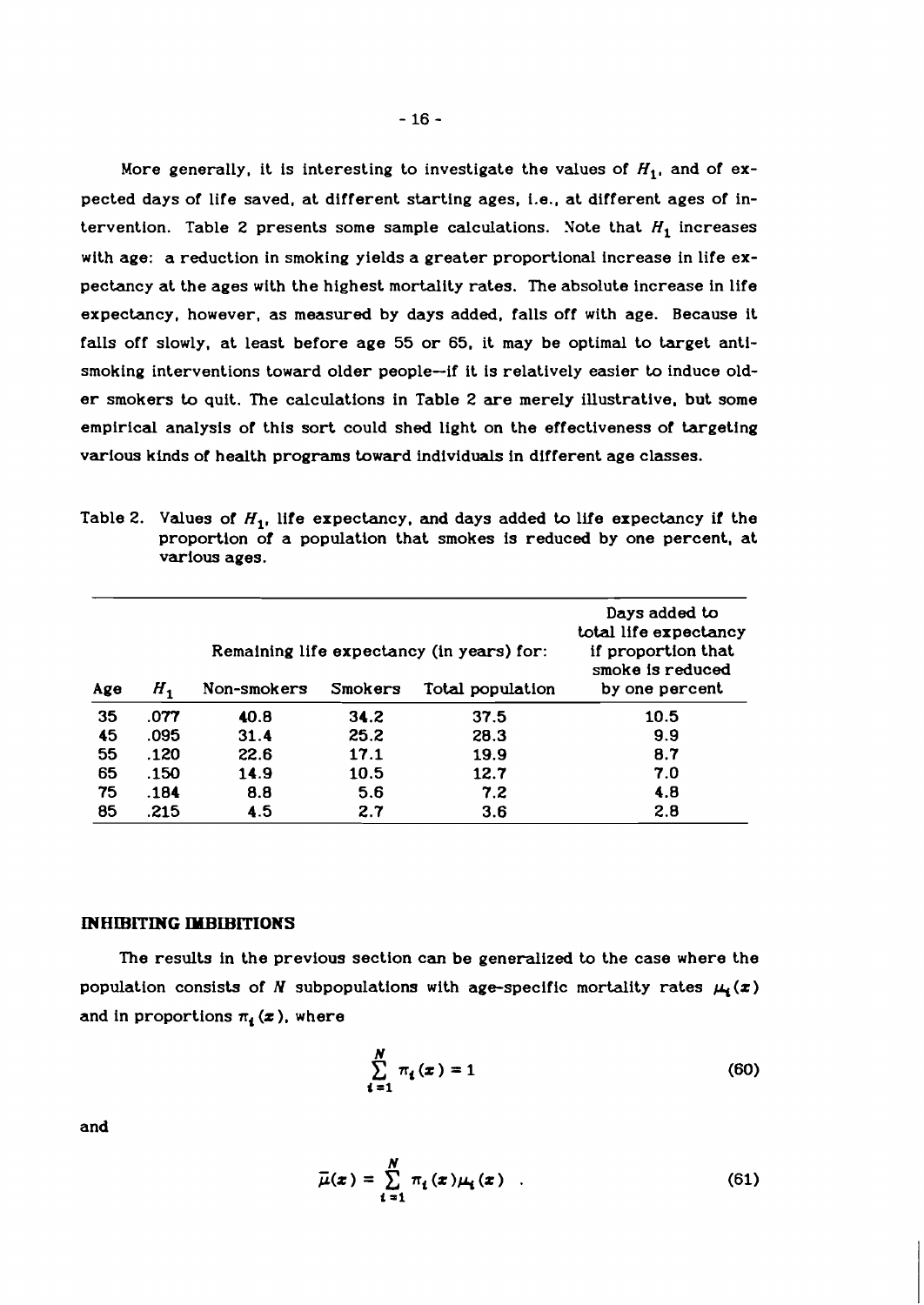As before, let the first subpopulation be the healthiest,  $\mu_1(x) < \mu_i(x)$  for all  $x$ and for all  $i > 1$ , and let  $\delta_i$  denote the change in proportions at starting age 0:

$$
\pi'_{i}(x) = (1 - \delta_{i})\pi_{i}(x) , i > 1 , x \ge 0 . \qquad (62)
$$

Clearly,

$$
\pi_1'(x) = 1 - \sum_{i=2}^N \pi_i(x) = \pi_1(x) + \sum_{i=2}^N \delta_i \pi_i(x) \quad . \tag{63}
$$

For simplicity, assume

$$
\delta_i = \delta \quad \text{all} \quad i > 1 \quad . \tag{64}
$$

Then it is not difficult **ta** show

$$
\overline{\mu}'(x) - \overline{\mu}(x) = \delta(\mu_1(x) - \overline{\mu}(x)) \quad . \tag{65}
$$

This formula is identical **ta** (53). Consequently,

$$
x_{j} - \mu(x) = o(\mu_{1}(x) - \mu(x))
$$
\n(63)\n(53). Consequently,\n
$$
\frac{\Delta e_{0}}{e_{0}} \approx \delta H_{1}
$$
, for small  $\delta$  (66)

and

$$
\frac{de_0}{\frac{dt}{e_0}} = \rho H_1 \quad , \tag{67}
$$

where  $H_1$  is defined as before by (57) and

$$
\rho = \frac{-\partial \pi_i(x)}{\partial t} \qquad \text{all } i > 1 \qquad (68)
$$

That  $H_1$  is the same as before may, at first glance, seem puzzling but, on closer thought, it is reasonable because the assumptions group the sub-populations into two parts. Other formulas can be readily derived for other special cases.

As an illustration of the use of **(66),** consider a population of males with a high prevalence of alcoholism. In particular, assume that 50 percent of the population drink moderately or not at all, that 30 percent drink heavily, and that the remaining 20 percent drink very heavily. Further, assume that the heavy drinkers have twice the mortality and the very heavy drinkers have four times the mortality of the first group. Finally, **as** in the previous example, suppose that the population is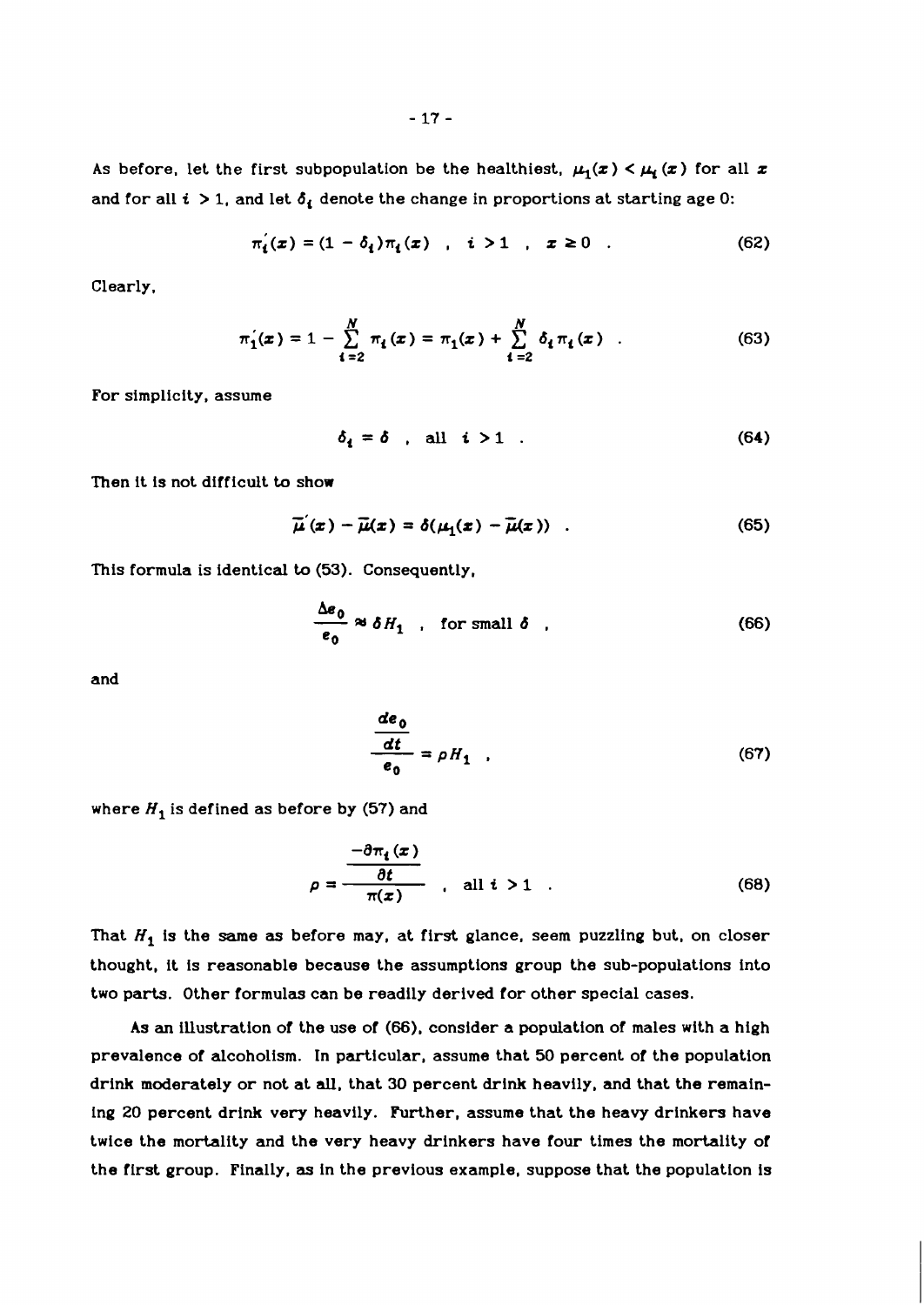being considered starting at age **35** and that the force of mortality follows a Gompertz curve with  $a = 0.001$  and  $b = 0.1$  for the healthy subpopulation.

Remaining life expectancy for the three groups turns out to be 40.8, **34.2,** and 27.9 years and, for the population as a whole,  $36.2$  years. The value of  $H_1$  is 0.108; a one percent reduction in the proportion of heavy and of very heavy drinkers, would add two weeks to the population's life expectancy.

### **STARTING STOPPING**

Now consider a population that consists of various subpopulations, with indlviduals making transitions from one subpopulation to another, such that the transition rates are changing or can be changed. For instance, the population may consist of smokers and non-smokers, with some smokers who stop and some nonsmokers who **start.** If either of these transitions could be influenced, what would the effect be on life expectancy? This question is similar to the question considered in the previous two sections, except now the policy lever or control parameter is not the proportion of the population who smoke, but the transition rates between the non-smoking and smoking states. Changing the transition rates will change the proportions and hence life expectancy.

For a cohort, the change in the proportion of individuals in state (or group)  $j$ at age  $x$  is given by the equation:

$$
\frac{d\,\pi_j(x)}{dx} = \sum_{i=1}^N \lambda_{ij}(x)\pi_i(x) + \pi_j(x)\left[\sum_{i=1}^N \pi_i(x)\mu_i(x) - \mu_j(x)\right], \quad j \in \overline{1,N} \quad (69)
$$

where  $\lambda_{ij}(x)$  are the transition rates from state **i** to state **j** at age **x**, with the initial proportions  $\pi_j(0)$  given.

In the simplest case of a two-state population with mortality rates  $\mu_1(x)$  and  $\mu_2(x)$  and transition rate  $\lambda(x)$  from state 1 to state 2, the proportion  $\pi(x)$  of individuals in state **2** is the solution of the following equation

$$
\frac{d\pi(x)}{dx} = \pi^2(x)(\mu_2(x) - \mu_1(x))
$$

$$
-\pi(x)(\mu_2(x) - \mu_1(x) + \lambda(x)) + \lambda(x) \quad . \tag{70}
$$

with  $\pi(0)$  given. Let the rate of progress in reducing  $\lambda(x)$  be given by  $\rho(x)$ :

$$
\rho(x) = \frac{\frac{\partial \lambda(x)}{\partial t}}{\lambda(x)} \tag{71}
$$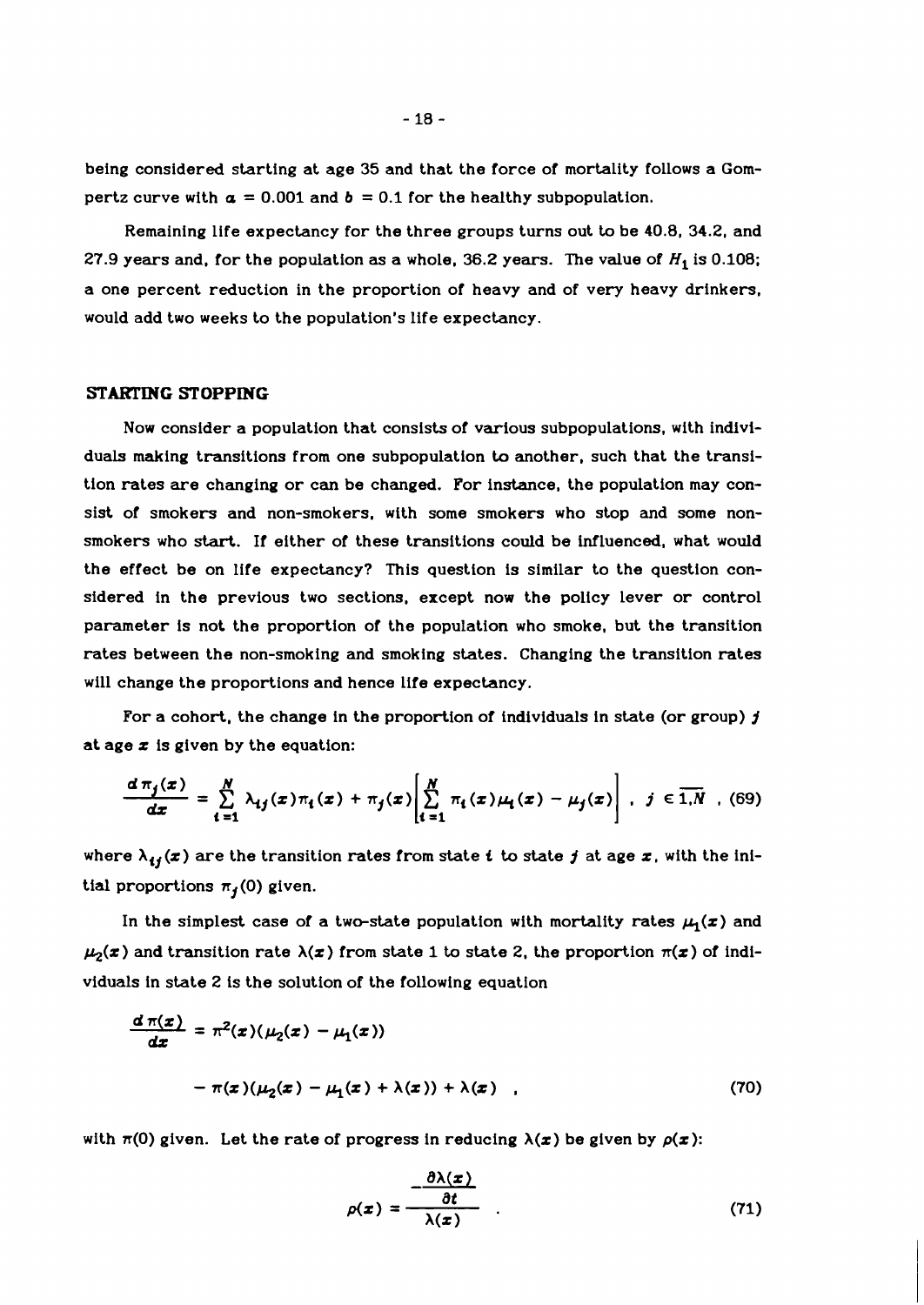Straight-forward calculations show

$$
\frac{\frac{de_0}{dt}}{e_0} = \frac{\int\limits_{0}^{u} l(x) \int\limits_{0}^{x} \rho(y) (\mu_2(y) - \mu_1(y)) \lambda(y) q(y) dy dx}{\int l(x) dx} \qquad (72)
$$

where  $q(x)$  is the solution of the differential equation

$$
\frac{dq(x)}{dx} = 2\pi(x)q(x)(\mu_2(x) - \mu_1(x))
$$

$$
-q(x)(\mu_2(x) - \mu_1(x) + \lambda(x)) - \pi(x) + 1 \quad , \tag{73}
$$

with  $q(0) = 0$ . Note that this equation has to be solved together with equation (70) for  $\pi(x)$ . If the rate of progress in decreasing  $\lambda(x)$  does not depend on age, then *(72)* reduces to

$$
\frac{d\mathbf{e}_0}{dt} = \rho H_\lambda \quad . \tag{74}
$$

where

$$
H_{\lambda} = \frac{-\int_{0}^{2} l(x) \int_{0}^{x} (\mu_{2}(y) - \mu_{1}(y)) \lambda(y) q(y) dy dx}{\int_{0}^{2} l(x) dx}
$$
(75)

# **SIMULATION AS A SLEDGEHAMMER**

Solving (75) for  $H_{\lambda}$  is not easy, since  $q(y)$  is the solution of a differential equation *(73)* that depends on another differential equation *(70).* When mathematical solutions get **as** complicated as this, they may not only lose elegance but also usefulness for either insight or computation. It may then be fruitful to take a different tack and rely on numerical, computer simulation.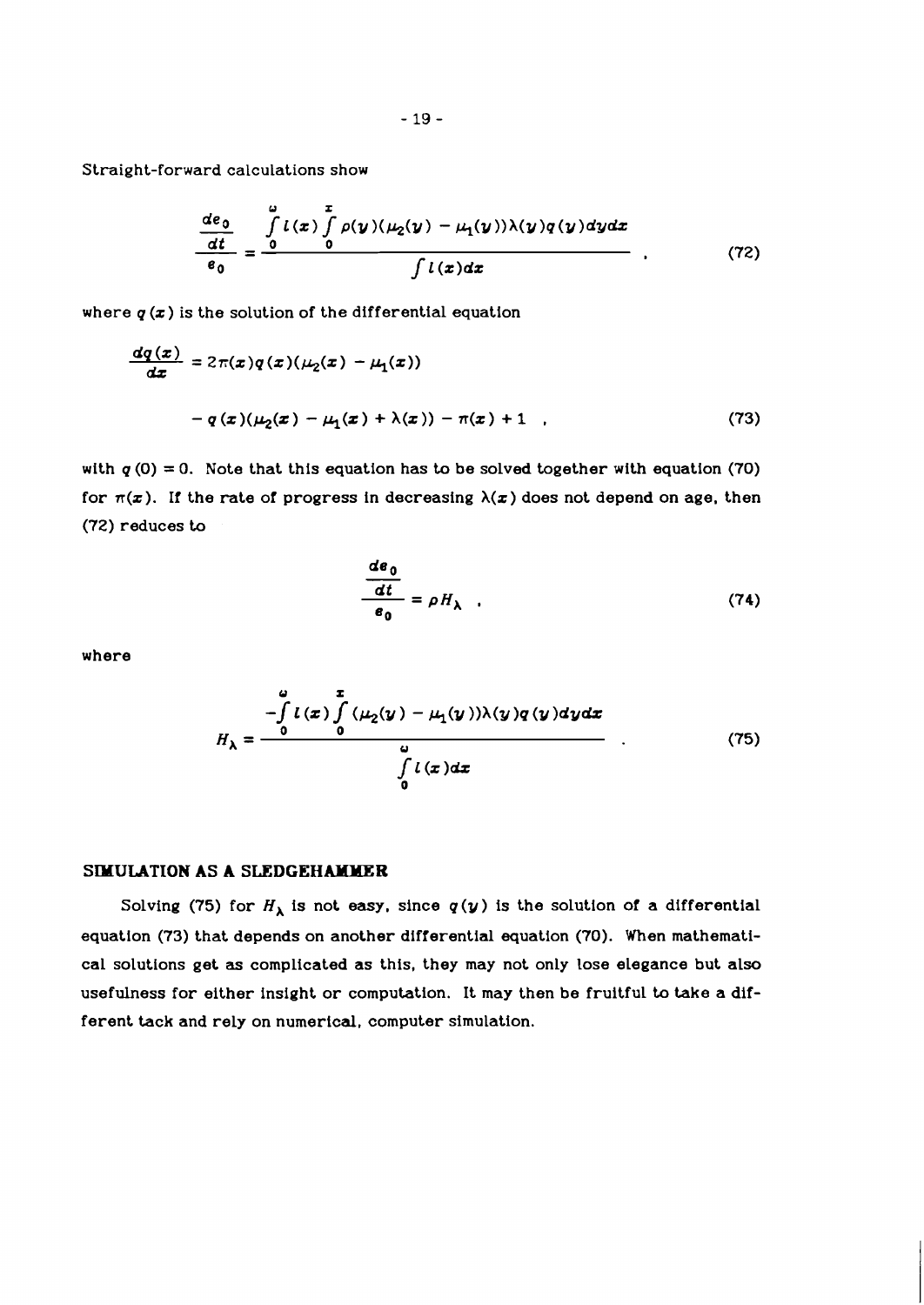Consider, for instance, the following illustrative model:



The population is divided into three groups-non-smokers, smokers, and quitters. The starting point of the analysis is age 10:  $\boldsymbol{x}$  represents age minus 10. For nonsmokers, the force of mortality is given by

$$
\mu_1(x) = .001 e^{-1x} \quad , \tag{76}
$$

for smokers it is

$$
\mu_2(x) = 2\mu_1(x) \quad . \tag{77}
$$

and for quitters,

$$
\mu_3(x) = 1.5\mu_1(x) \quad . \tag{78}
$$

To begin with all individuals are non-smokers:

 $\pi_1(0) = 1$ ,  $(79)$ 

$$
\pi_2(0) = \pi_3(0) = 0 \tag{80}
$$

The transition intensities are

$$
\lambda_{12}(x) = .06 e^{-.1x} \tag{81}
$$

$$
\lambda_{23}(x) = .02 e^{.05x} \tag{82}
$$

$$
\lambda_{32}(x) = .5 e^{-0.2x} \tag{83}
$$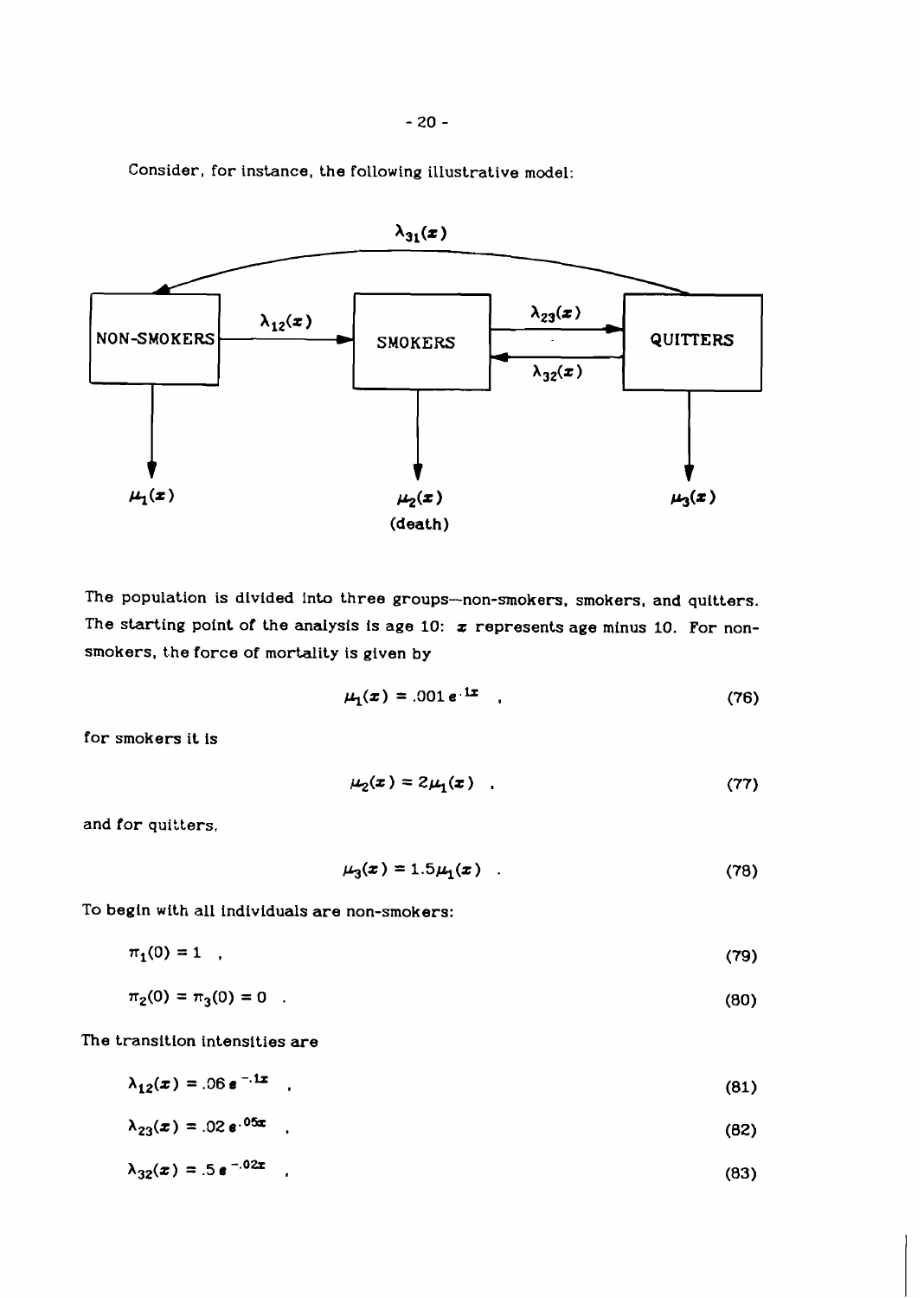$$
\lambda_{31}(x) = 1 \tag{84}
$$

These transition intensities imply:

- about 6 percent of non-smokers start smoking at age 10, about 2 percent at age 20, and less than 1 percent at age 30;
- the proportion of smokers who quit smoking rises from about 2 percent per year at age 10 **to** 10 percent per year at age 50 and 22 percent per year at age 70;
- the recidivism rate of quitters resuming smoking falls from 50 percent per year at age 10 to 33 percent at age 30 and 15 percent at age 70;
- 10 percent of quitters become non-smokers each year, implying that it takes ten years, on average, for a former smoker to return to the health status of a non-smoker.

The following formulas and approximations can be used to analyze this model:

$$
e_0 = .5 + \sum_{k=1}^{100} e^{-\sum_{j=0}^{k-1} \overline{\mu}(j)} \qquad (85)
$$

where

$$
\bar{\mu}(j) = \sum_{i=1}^{3} \pi_i(j)\mu_i(j) \quad . \tag{86}
$$

where

$$
\pi_i(j) = \frac{\pi_i(j)}{[p_1(j) + p_2(j) + p_3(j)]} \quad . \tag{87}
$$

where the  $p_i(j)$ , the proportions of the original cohort that are in state *i* at time **1,** are given by

$$
p_1(j) = p_1(j-1)[1 - r_{12}(j-1) - q_1(j-1)] + p_3(j-1)[1 - r_{31}(j-1)] \quad . \quad (88)
$$

$$
p_2(j) = p_2(j-1)[1 - r_{23}(j-1) - q_2(j-1)] + p_1(j-1)[1 - r_{12}(j-1)] \tag{89}
$$

+ 
$$
p_3(j-1)[1 - r_{32}(j-1)]
$$
  
\n $p_3(j) = p_3(j-1)[1 - r_{31}(j-1) - r_{32}(j-1) - q_3(j-1)]$   
\n+  $p_2(j-1)[1 - r_{23}(j-1)]$  (90)

where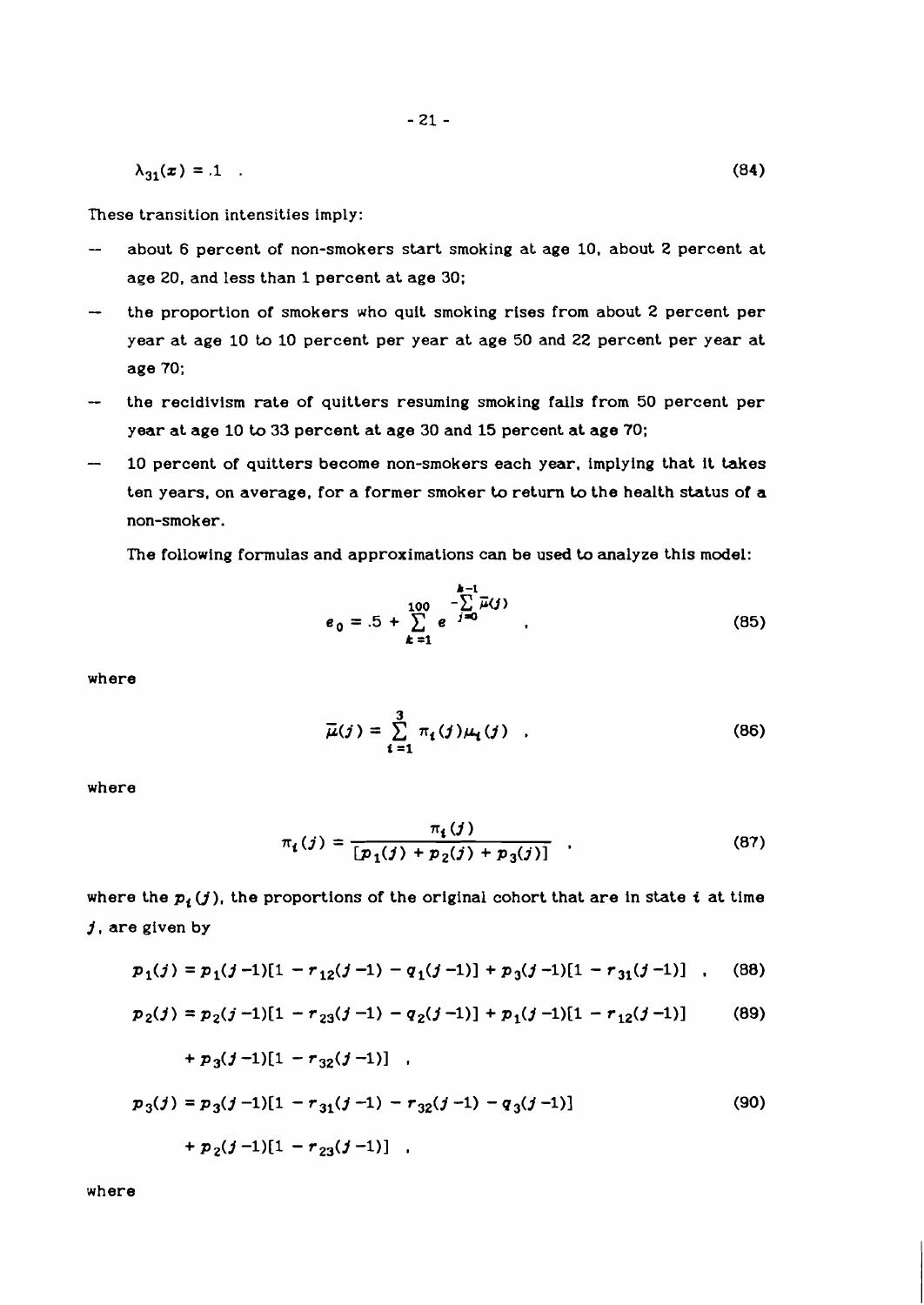$$
r_{ik}(j) = 1 - e^{-\lambda_{ik}(j)}
$$
\n(91)

and

$$
q_1(j) = 1 - e^{-\mu_1(j)} \tag{92}
$$

With the parameter values given above, remaining life expectancy at age **10**  turns out to be **61.5** years. The proportion of the surviving population that smokes rises to **33** percent at age **30** and then falls off to **23** percent at age **50** and **6** percent at age **70.** 

The model can be used to explore various kinds of interventions. If no one ever smoked, or if the health hazards of smoking were eliminated, life expectancy would increase by **1.4** years. If the rate at which people began to smoke were cut in half, life expectancy would increase by **0.6** years. If the rate at which people gave up smoking doubled, the gain would be **0.4** years. If the rate of recidivism could be cut in half, **0.3** years would be gained; if recidivism could be eliminated, the increase in life expectancy would be **0.7** years. If the duration of the lingering excess risks faced by former smokers could be cut from an average of **10** years to an average of 5 years, **0.3** years would be added to life expectancy. Finally, if the excess risk of smoking were cut in half, so that  $\mu_2$  equaled 1.5 $\mu$ , rather than 2 $\mu$ , about half a year would be gained.

This example provides a simple illustration of how micro-simulation can shed light on models that are difficult to analyze formally. More elaborate, more realistic models for target analysis can be handled in the same general way.

#### **CONCLUSION**

The life expectancy of individuals (or units) in a heterogeneous population can be increased by numerous strategies, including

- lowering overall mortality (or failure) rates.
- reducing mortality rates in specific age categories,
- averting deaths,
- lessening mortality rates from some cause,
- diminishing mortality rates in some region or for some population group,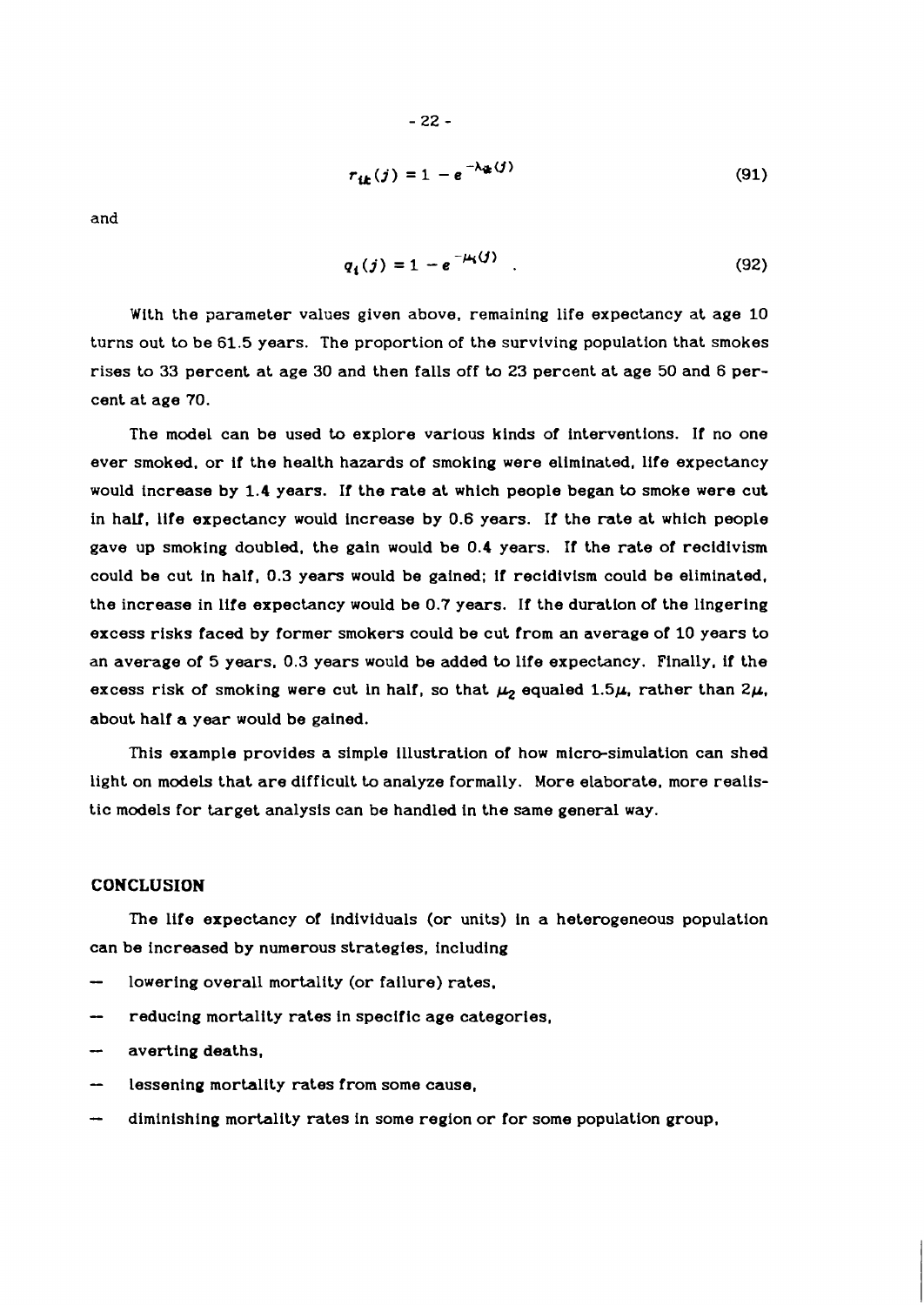decreasing the proportion of individuals in high-risk groups, and

changing transition rates between risk groups.

As the various formulas derived ln this paper illustrate, these changes affect life expectancy in different ways.

The formulas, and various extensions or adaptations of them, may be useful to policymakers in target analyses of the benefits of alternative interventions intended to save lives. In addition, the formulas describe the linkages that exist between population structure and life expectancy. Individuals differ on numerous dimensions that are related to mortality chances, including age, sex. race, socioeconomic status. occupation. place of residence. and personal behavior. A change in population structure along any of these dimensions will change life expectancy.

Four different approaches were **used** to analyze the impact of a change in population strvcture on life expectancy: the comparative-statics approach. the dynamics approach. the method we called the "second-chance" approach. and computer simulation. The first three approaches yield analytical solutions that are general and that may facilitate insight. In the limit. when **d** is small. the three approaches produce equivalent formulas, so which approach to adopt is to some extent a matter of taste and convenience. The three approaches. however. may not be equivalent when **d** is not small. and each approach may yield a different insight and provide a different perspective. Computer simulation is useful in attacking complex models that do not yield to the other three approaches. The answers produced by simulation pertain to particular realization of a model in which the coefficients are specified: the answers are thus not general or elegant. but they are answers.